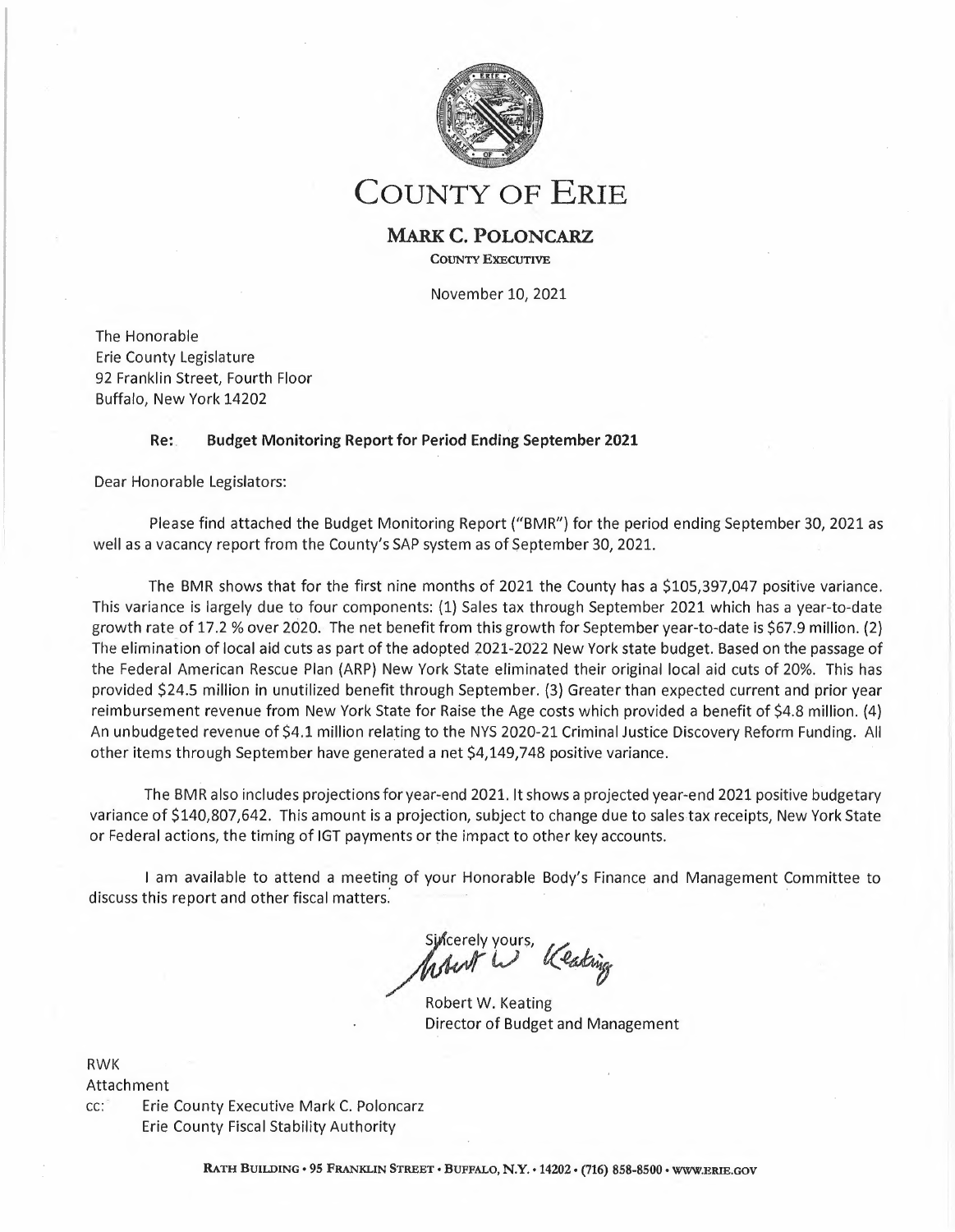#### **2021 September Budget Monitoring Report (BMR) with Year End Projections**

| <b>Account Type</b>                         | <b>Period Budget</b><br><b>Actuals</b><br>Period<br>% of Period<br><b>Annual Budget</b><br>Available<br>January-<br>January-<br><b>Budget</b><br>September<br>Consumed<br>September<br><b>Budget</b> |                    | Year End 2021<br>Projections | <b>Projected Year End</b><br>Variance<br>Save/(Cost) | Projected % of<br>Annual<br>Budget<br>Consumed |                 |                |         |
|---------------------------------------------|------------------------------------------------------------------------------------------------------------------------------------------------------------------------------------------------------|--------------------|------------------------------|------------------------------------------------------|------------------------------------------------|-----------------|----------------|---------|
| Revenue                                     |                                                                                                                                                                                                      |                    |                              |                                                      |                                                |                 |                |         |
| **<br><b>Property Tax</b>                   | (286, 178, 342)                                                                                                                                                                                      | (286, 178, 342)    | (286, 178, 342)              | $\Omega$                                             | 100.00%                                        | (286, 178, 342) | $\Omega$       | 100.00% |
| $**$<br><b>Property Tax Related</b>         | (14, 303, 669)                                                                                                                                                                                       | (6,780,607)        | (6,461,487)                  | (319, 120)                                           | 95.29%                                         | (16,869,510)    | 2,565,841      | 117.94% |
| $**$<br>Sales Tax                           | (457, 552, 159)                                                                                                                                                                                      | (338, 469, 582)    | (409, 497, 383)              | 71,027,801                                           | 120.99%                                        | (544, 931, 516) | 87,379,357     | 119.10% |
| $**$<br>Sales Tax to Local Govt.            | (316, 149, 457)                                                                                                                                                                                      | (233, 867, 141)    | (282, 928, 791)              | 49,061,650                                           | 120.98%                                        | (376, 510, 800) | 60,361,343     | 119.09% |
| $\star\star$<br><b>Other Sources</b>        | (43, 401, 725)                                                                                                                                                                                       | (32, 440, 767)     | (31, 265, 431)               | (1, 175, 336)                                        | 96.38%                                         | (47, 316, 339)  | 3,914,614      | 109.02% |
| $**$<br>Fees, Fines or Charges              | (32, 724, 656)                                                                                                                                                                                       | (26, 200, 462)     | (28,956,606)                 | 2,756,144                                            | 110.52%                                        | (34, 737, 974)  | 2,013,318      | 106.15% |
| **<br><b>Appropriated Fund Balance</b>      | (10,000,000)                                                                                                                                                                                         | 0                  | 0                            | 0                                                    | 0.00%                                          | 0               | (10,000,000)   |         |
| ***<br><b>Local Source Revenue</b>          | (1, 160, 310, 008)                                                                                                                                                                                   | (923, 936, 901)    | (1,045,288,040)              | 121,351,139                                          | 113.13%                                        | (1,306,544,481) | 146,234,473    | 112.60% |
| <b>Federal Revenue</b>                      | (171, 217, 743)                                                                                                                                                                                      | (128, 228, 009)    | (107, 761, 604)              | (20, 466, 405)                                       | 84.04%                                         | (139, 168, 780) | (32,048,963)   | 81.28%  |
| <b>State Revenue</b>                        | (189, 929, 893)                                                                                                                                                                                      | (142, 393, 173)    | (161, 032, 741)              | 18,639,568                                           | 113.09%                                        | (201,952,031)   | 12,022,138     | 106.33% |
| <b>Interfund Revenue</b>                    | (51, 368, 577)                                                                                                                                                                                       | (51, 368, 577)     | (51, 377, 589)               | 9,012                                                | 100.02%                                        | (51, 376, 474)  | 7,897          | 100,02% |
| ****<br><b>County Revenue</b>               | (1,572,826,221)                                                                                                                                                                                      | (1, 245, 926, 659) | (1,365,459,973)              | 119,533,314                                          | 109.59%                                        | (1,699,041,766) | 126,215,545    | 108.02% |
| Expense                                     |                                                                                                                                                                                                      |                    |                              |                                                      |                                                |                 |                |         |
| <b>Salaries</b>                             | 226,647,994                                                                                                                                                                                          | 156,288,832        | 149,665,076                  | 6,623,756                                            | 95.76%                                         | 208,983,833     | 17,664,161     | 92.21%  |
| $**$<br>Non-Salaries                        | 28,794,772                                                                                                                                                                                           | 22,999,992         | 23,761,313                   | (761, 321)                                           | 103.31%                                        | 32,543,110      | (3,748,338)    | 113.02% |
| $**$<br><b>Countywide Adjustments</b>       | (1,637,541)                                                                                                                                                                                          | (1, 226, 181)      | 0                            | (1, 226, 181)                                        | 0.00%                                          | $\Omega$        | (1,637,541)    | 0.00%   |
| $***$<br><b>Personnel Related Expense</b>   | 253,805,225                                                                                                                                                                                          | 178,062,643        | 173,426,389                  | 4,636,254                                            | 97.40%                                         | 241,526,943     | 12,278,282     | 95.16%  |
| ***<br><b>Fringe Benefit Total</b>          | 130,673,710                                                                                                                                                                                          | 92,587,857         | 89,234,722                   | 3,353,135                                            | 96.38%                                         | 121,851,378     | 8,822,332      | 93.25%  |
| $\star\star$<br><b>Supplies and Repairs</b> | 11,286,330                                                                                                                                                                                           | 6,493,643          | 4,586,852                    | 1,906,791                                            | 70.64%                                         | 9,061,334       | 2,224,996      | 80.29%  |
| $**$<br>Other                               | 31,539,291                                                                                                                                                                                           | 18,828,299         | 16,952,132                   | 1,876,167                                            | 90.04%                                         | 26,892,416      | 4,646,875      | 85.27%  |
| $**$<br>Contractual                         | 525, 151, 251                                                                                                                                                                                        | 386,067,380        | 433,853,166                  | (47, 785, 787)                                       | 112.38%                                        | 580,471,409     | (55, 320, 158) | 110.53% |
| $**$<br>Equipment                           | 4,364,378                                                                                                                                                                                            | 1,691,600          | 1,745,067                    | (53, 467)                                            | 103.16%                                        | 2,852,338       | 1,512,040      | 65.35%  |
| $**$<br><b>Allocations</b>                  | 118,553,154                                                                                                                                                                                          | 86,131,223         | 86,553,284                   | (422,061)                                            | 100.49%                                        | 106,370,499     | 12,182,655     | 89.72%  |
| $**$<br>Program Specific                    | 455,489,987                                                                                                                                                                                          | 302,503,211        | 280,158,295                  | 22,344,915                                           | 92.61%                                         | 427,244,914     | 28,245,073     | 93.80%  |
| $**$<br><b>Debt Services</b>                | 52,058,461                                                                                                                                                                                           | 49,927,646         | 49,919,860                   | 7,786                                                | 99.98%                                         | 52,058,460      | $\mathbf{1}$   | 100.00% |
| ***<br>All Other Operating Expense          | 1,198,442,853                                                                                                                                                                                        | 851,643,002        | 873,768,657                  | (22, 125, 655)                                       | 102.60%                                        | 1,204,951,370   | (6,508,517)    | 100.54% |
| ****<br><b>County Expense</b>               | 1,582,921,788                                                                                                                                                                                        | 1,122,293,502      | 1,136,429,768                | (14, 136, 266)                                       | 101.26%                                        | 1,568,329,691   | 14,592,097     | 99.08%  |
| ***** Net                                   | 10,095,567                                                                                                                                                                                           | (123, 633, 158)    | (229, 030, 205)              | 105,397,047                                          |                                                | (130, 712, 075) | 140,807,642    |         |

#### **2021 Status**

| <b>Total Revenue</b>          | 1,699,041,766    |
|-------------------------------|------------------|
| <b>Total Expenditures</b>     | $-1,568,329,691$ |
| <b>Net</b>                    | 130,712,075      |
| Adjustments:                  |                  |
| Add Appropriation from 2020   | 10,095,567       |
| Net Projected YE 2021 Balance | 140,807,642      |

 $\sim$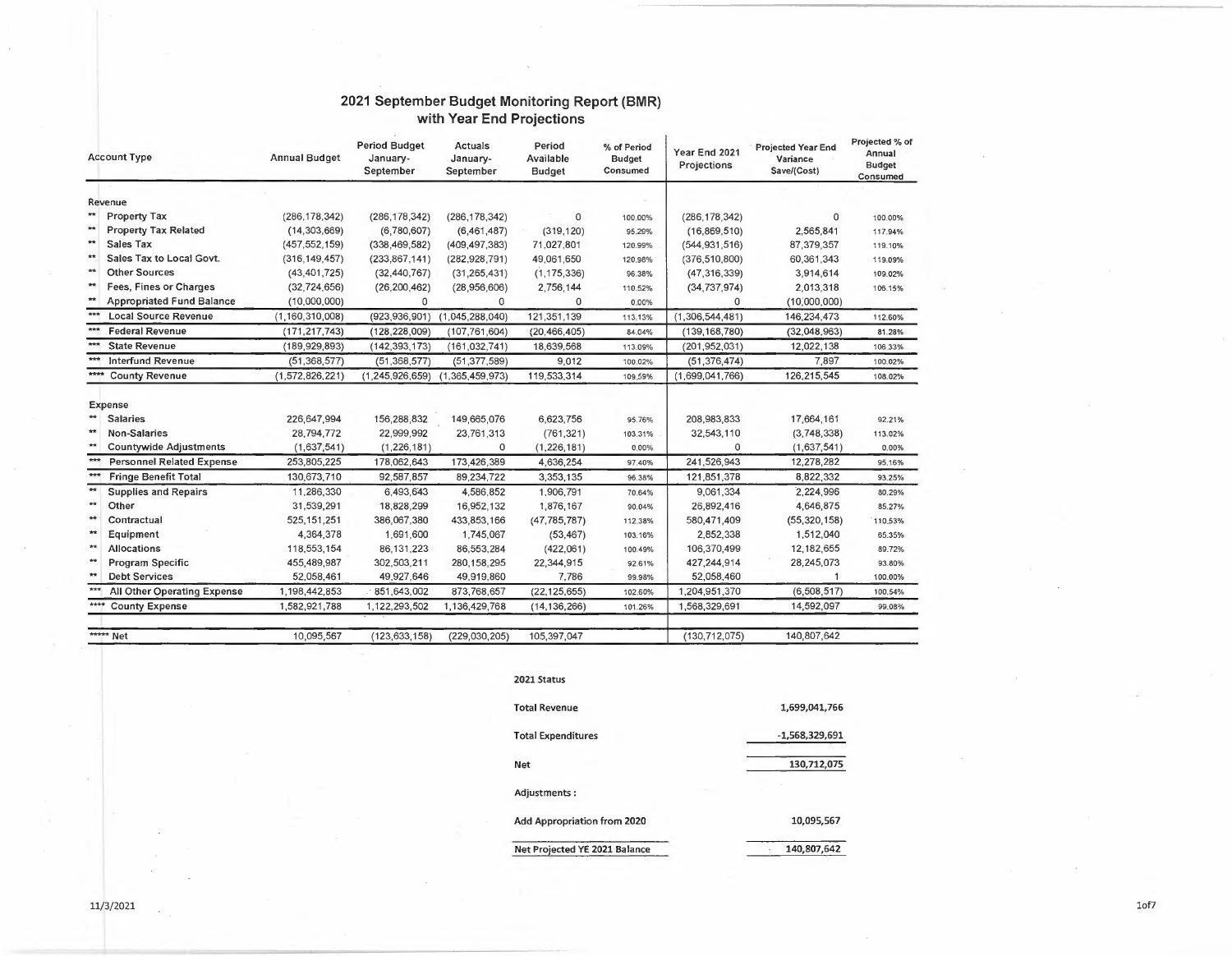| <b>Account Type</b> |                                    | <b>Annual Budget</b> | <b>Period Budget</b><br>January-<br>September | <b>Actuals</b><br>January-<br>September | Period<br>Available<br><b>Budget</b> | % of Period<br><b>Budget</b><br>Consumed | Annual<br><b>Available</b><br><b>Budget</b> | % of Annual<br><b>Budget</b><br>Consumed |
|---------------------|------------------------------------|----------------------|-----------------------------------------------|-----------------------------------------|--------------------------------------|------------------------------------------|---------------------------------------------|------------------------------------------|
|                     | <b>Revenue</b>                     |                      |                                               |                                         |                                      |                                          |                                             |                                          |
| **                  | <b>Property Tax</b>                | 286,178,342-         | 286,178,342-                                  | 286,178,342-                            | 0                                    | 100%                                     | $\mathbf{0}$                                | 100%                                     |
| $*$                 | <b>Property Tax Related</b>        | 14,303,669-          | 6,780,607-                                    | 6,461,487-                              | 319,120,                             | 95%                                      | 7,842,182-                                  | 45%                                      |
| **                  | <b>Sales Tax</b>                   | 457,552,159-         | 338,469,582-                                  | 409,497,383-                            | 71,027,801                           | 121%                                     | 48,054,776-                                 | 89%                                      |
| $**$                | Sales Tax to Local Govt.           | 316,149,457-         | 233,867,141-                                  | 282,928,791-                            | 49,061,650                           | 121%                                     | 33,220,666-                                 | 89%                                      |
| 大大                  | <b>Other Sources</b>               | 43,401,725-          | 32,440,767-                                   | 31,265,431-                             | 1,175,336-                           | 96%                                      | 12,136,293-                                 | 72%                                      |
| **                  | <b>Fees, Fines or Charges</b>      | 32,724,656-          | 26,200,462-                                   | 28,956,606-                             | 2,756,144                            | 111%                                     | 3,768,050-                                  | 88%                                      |
| $**$                | <b>Appropriated Fund Balance</b>   | 10,000,000-          |                                               |                                         |                                      | 0%                                       | 10,000,000-                                 | 0%                                       |
| $***$               | <b>Local Source Revenue</b>        | 1,160,310,008-       | 923,936,901                                   | 1,045,288,040-                          | 121,351,139                          | 113%                                     | 115,021,968-                                | 90%                                      |
| ***                 | <b>Federal Revenue</b>             | 171,217,743-         | 128,228,009-                                  | 107,761,604-                            | 20,466,405-                          | 84%                                      | 63,456,139-                                 | 63%                                      |
| $***$               | <b>State Revenue</b>               | 189,929,893-         | 142,393,173-                                  | 161,032,741-                            | 18,639,568                           | 113%                                     | 28,897,152-                                 | 85%                                      |
| ***                 | <b>Interfund Revenue</b>           | 51,368,577-          | 51,368,577-                                   | 51,377,589-                             | 9,012                                | 100%                                     | 9,012                                       | 100%                                     |
| ****                | <b>County Revenue</b>              | 1,572,826,221        | 1,245,926,659-                                | 1,365,459,973-                          | 119,533,314                          | 110%                                     | 207,366,248-                                | 87%                                      |
|                     | Expense                            |                      |                                               |                                         |                                      |                                          |                                             |                                          |
| $**$                | <b>Salaries</b>                    | 226,647,994          | 156,288,832                                   | 149,665,076                             | 6,623,756                            | 96%                                      | 76,982,918                                  | 66%                                      |
| $**$                | <b>Non-Salaries</b>                | 28,794,772           | 22,999,992                                    | 23,761,313                              | 761,321-                             | 103%                                     | 5,033,459                                   | 83%                                      |
| $*$                 | <b>Countywide Adjustments</b>      | 1,637,541-           | 1,226,181-                                    |                                         | 1,226,181-                           | 0%                                       | 1,637,541-                                  | 0%                                       |
| ***                 | <b>Personnel Related Expense</b>   | 253,805,225          | 178,062,643                                   | 173,426,389                             | 4,636,254                            | 97%                                      | 80,378,836                                  | 68%                                      |
| ***                 | <b>Fringe Benefit Total</b>        | 130,673,710          | 92,587,857                                    | 89,234,722                              | 3,353,135                            | 96%                                      | 41,438,988                                  | 68%                                      |
| $\star\star$        | <b>Supplies and Repairs</b>        | 11,286,330           | 6,493,643                                     | 4,586,852                               | 1,906,791                            | 71%                                      | 6,699,478                                   | 41%                                      |
| $**$                | Other                              | 31,539,291           | 18,828,299                                    | 16,952,132                              | 1,876,167                            | 90%                                      | 14,587,159                                  | 54%                                      |
| $\ket{**}$          | Contractual                        | 525,151,251          | 386,067,380                                   | 433,853,166                             | 47,785,787-                          | 112%                                     | 91,298,085                                  | 83%                                      |
| $\star\star$        | <b>Equipment</b>                   | 4,364,378            | 1,691,600                                     | 1,745,067                               | 53,467-                              | 103%                                     | 2,619,311                                   | 40%                                      |
| $**$                | <b>Allocations</b>                 | 118,553,154          | 86,131,223                                    | 86,553,284                              | 422,061-                             | 100%                                     | 31,999,870                                  | 73%                                      |
| ★★                  | <b>Program Specific</b>            | 455,489,987          | 302,503,211                                   | 280,158,295                             | 22,344,915                           | 93%                                      | 175,331,692                                 | 62%                                      |
| $\star\star$        | <b>Debt Services</b>               | 52,058,461           | 49,927,646                                    | 49,919,860                              | 7,786                                | 100%                                     | 2,138,601                                   | 96%                                      |
| $***$               | <b>All Other Operating Expense</b> | 1,198,442,853        | 851,643,002                                   | 873,768,657                             | 22,125,655-                          | 103%                                     | 324,674,196                                 | 73%                                      |
| ****                | <b>County Expense</b>              | 1,582,921,788        | 1,122,293,502                                 | 1,136,429,768                           | 14,136,266-                          | 101%                                     | 446,492,020                                 | 72%                                      |
|                     | ***** Net                          | 10,095,567           | 123,633,158-                                  | 229,030,205-                            | 105,397,047                          |                                          | 239, 125, 773                               |                                          |

## **January-September 2021 Budget Monitoring Report (BMR)**

#### **Note on the BMR:**

The BMR helps the Budget Office identify, understand and resolve financial issues that may emerge during the year. The positive period variance indicated should not be interpreted as <sup>a</sup> projection of <sup>a</sup> year-end positive balance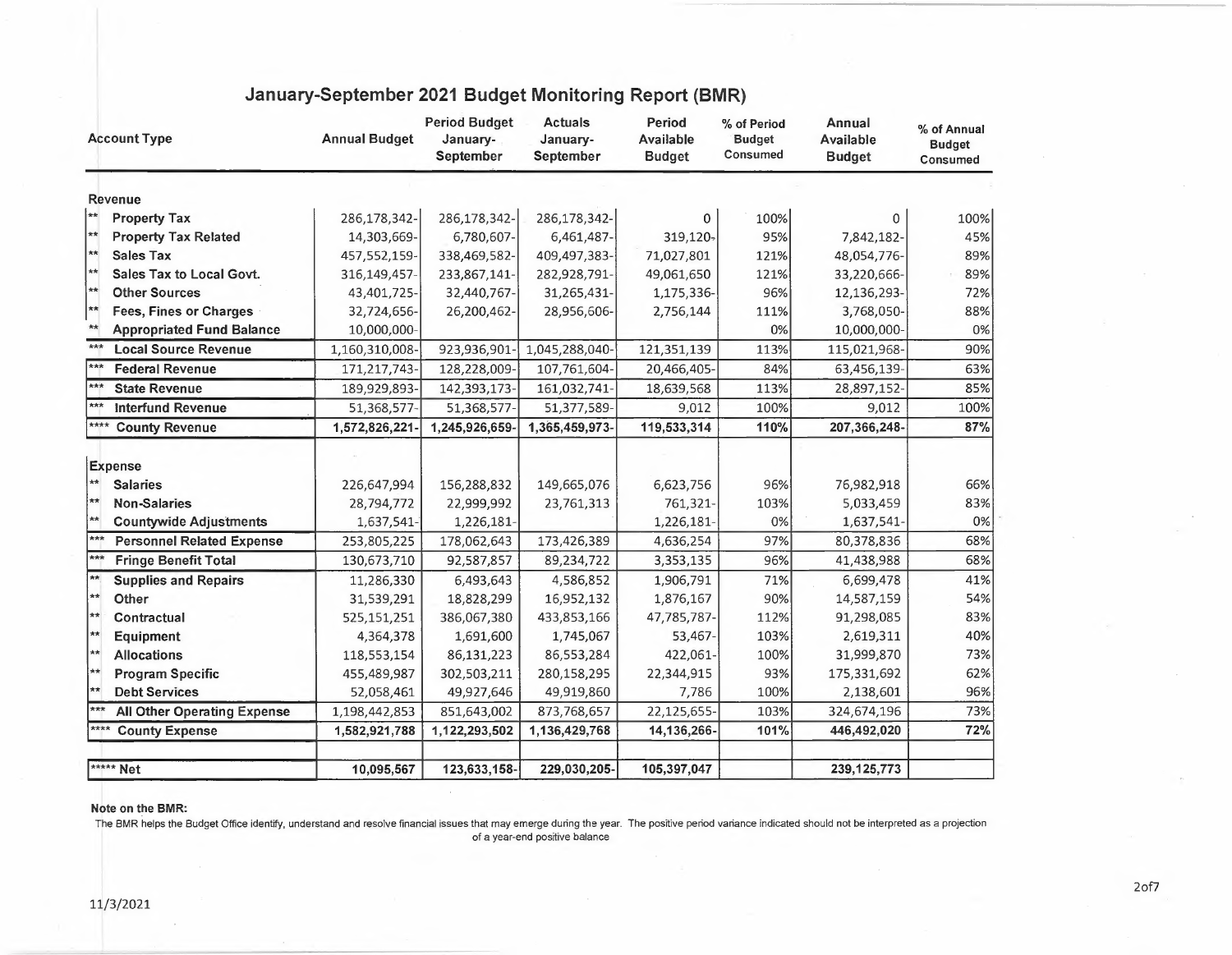|                                                           |                        |                                        | January-September 2021 Budget Monitoring Report |                                      |                                          |                                      |                                          |                                                                                                                                                                                             |
|-----------------------------------------------------------|------------------------|----------------------------------------|-------------------------------------------------|--------------------------------------|------------------------------------------|--------------------------------------|------------------------------------------|---------------------------------------------------------------------------------------------------------------------------------------------------------------------------------------------|
| <b>Account Type</b>                                       | <b>Annual Budget</b>   | Period Budget<br>January-<br>September | Actuals<br>January-<br>September                | Period<br>Avallable<br><b>Budget</b> | % of Period<br><b>Budget</b><br>Consumed | Annual<br>Available<br><b>Budget</b> | % of Annual<br><b>Budget</b><br>Consumed | <b>Comments/Key Items</b>                                                                                                                                                                   |
| Revenue                                                   |                        |                                        |                                                 |                                      |                                          |                                      |                                          |                                                                                                                                                                                             |
| 400000 Real Property Taxes                                | (286, 178, 342)        | (286, 178, 342)                        | (286, 178, 342)                                 | 0                                    | 100.00%                                  | 0                                    | 100.00%                                  |                                                                                                                                                                                             |
| **<br>Property Tax                                        | (286, 178, 342)        | (286, 178, 342)                        | (286, 178, 342)                                 | 0                                    | 100.00%                                  | 0                                    | 100.00%                                  |                                                                                                                                                                                             |
| 400010 Exemption Removal                                  | (876, 148)             | (876, 148)                             | (1,077,342)                                     | 201,194                              | 122.96%                                  | 201,194                              | 122,96%                                  |                                                                                                                                                                                             |
| 400030 Gn/Sale-Tax Acq Prop                               | (7,000)                | (3,500)                                |                                                 | (3,500)                              | 0.00%                                    | (7,000)                              | 0.00%                                    |                                                                                                                                                                                             |
| 400040 Other Pay/Lieu-Tax                                 | (5, 140, 000)          | (5,065,000)                            | (4, 533, 573)                                   | (531, 427)                           | 89.51%                                   | (606, 427)                           | 88,20%                                   |                                                                                                                                                                                             |
| 400050 Int&Pen on R P Taxes                               | (12, 733, 993)         | (926, 397)                             | (926, 397)                                      | 0                                    | 100.00%                                  | (11,807,596)                         | 7.28%                                    |                                                                                                                                                                                             |
| 400060 Omltted Taxes                                      | (1,780)                | (1,780)                                | (16, 394)                                       | 14,614                               | 920.99%                                  | 14,614                               | 920.99%                                  |                                                                                                                                                                                             |
| 466060 Prop Tax Rev Adjust                                | 4,455,252              | 92,219                                 | 92,219                                          | 0                                    | 100.00%                                  | 4,363,033                            | 2.07%                                    |                                                                                                                                                                                             |
| **<br><b>Property Tax Related</b>                         | (14, 303, 669)         | (6,780,607)                            | (6,461,487)                                     | (319, 120)                           | 95.29%                                   | (7,842,182)                          | 45.17%                                   |                                                                                                                                                                                             |
| 402000 Sales Tax EC Purp                                  | (172, 531, 111)        | (127, 627, 568)                        | (154, 403, 247)                                 | 26,775,680                           | 120.98%                                  | (18, 127, 864)                       | 89.49%                                   | Sales Tax<br>County Share of Sales Tax Is showing a positive variance                                                                                                                       |
| 402100 1% Sales Tax-EC Purp                               | (162,893,514)          | (120, 497, 943)                        | (145, 777, 680)                                 | 25,279,736                           | 120.98%                                  | (17, 115, 834)                       | 89.49%                                   | of \$71 million at the end of September. When netting<br>out the increased cost from sales tax-related payments<br>to the NFTA the County benefit is reduced to \$ 67.9                     |
| 402120 .25% Sales Tax                                     | (40, 709, 178)         | (30, 114, 690)                         | (36, 438, 819)                                  | 6,324,129                            | 121.00%                                  | (4,270,359)                          | 89.51%                                   | million. 2021 YTD sales tax growth is 17.2 % over 2020.<br>The Div. of Budget will continue to closely monttor sales<br>tax in order to ascertain the overall Impact on the 2021<br>budget. |
| 402130 .5% Sales Tax                                      | (81, 418, 356)         | (60, 229, 381)                         | (72, 877, 637)                                  | 12,648,256                           | 121.00%                                  | (8,540,719)                          | 89.51%                                   |                                                                                                                                                                                             |
| Sales Tax                                                 | (457,552,159)          | (338, 469, 582)                        | (409, 497, 383)                                 | 71,027,801                           | 120.99%                                  | (48,054,776)                         | 89.50%                                   |                                                                                                                                                                                             |
| 402140 Sales Tax to Loc Gov                               | (316, 149, 457)        | (233, 867, 141)                        | (282, 928, 791)                                 | 49,061,650                           | 120.98%                                  | (33, 220, 666)                       | 89.49%                                   |                                                                                                                                                                                             |
| **<br>Sales Tax to Local Govt.                            | (316,149,457)          | (233, 867, 141)                        | (282, 928, 791)                                 | 49,061,650                           | 120.98%                                  | (33,220,666)                         | 89.49%                                   |                                                                                                                                                                                             |
| 402300 Hotel Occupancy Tax                                | (9,562,689)            | (6,422,017)                            | (6, 218, 535)                                   | (203, 481)                           | 96.83%                                   | (3, 344, 154)                        | 65.03%                                   |                                                                                                                                                                                             |
| 402500 Off Track Par-Mu Tax                               | (396, 286)             | (357, 215)                             | (549, 586)                                      | 192,372                              | 153.85%                                  | 153,300                              | 138.68%                                  |                                                                                                                                                                                             |
| 402510 Video Lottery Aid                                  | (288, 560)             | (288, 560)                             | (288, 560)                                      | 0                                    | 100.00%                                  | 0                                    | 100.00%                                  |                                                                                                                                                                                             |
| 402610 Medical Marj Exc Tax                               | (183, 888)             | (137, 916)                             | (302, 374)                                      | 164,458                              | 219.25%                                  | 118,486                              | 164.43%                                  |                                                                                                                                                                                             |
| 415010 Post Mortem Toxicol                                | (14, 450)              | (10, 838)                              | (39, 442)                                       | 28,605                               | 363.94%                                  | 24,992                               | 272.96%                                  |                                                                                                                                                                                             |
| 415100 Real Property Trans                                | (201, 200)             | (150, 900)                             | (170,064)                                       | 19,164                               | 112.70%                                  | (31, 136)                            | 84.52%                                   |                                                                                                                                                                                             |
| 415160 Mortgage Tax                                       | (557, 451)             | (418,088)                              | (418,088)                                       | 0                                    | 100.00%                                  | (139, 363)                           | 75,00%                                   |                                                                                                                                                                                             |
| 415360 Legal Settlements                                  | (1,500,000)            | 0                                      | (26)                                            | 26                                   | 0.00%                                    | (1,499,974)                          | 0.00%                                    |                                                                                                                                                                                             |
| 415500 Prisoner Transport                                 | (17,000)               | (12,750)                               | (35, 679)                                       | 22,929                               | 279.84%                                  | 18,679                               | 209.88%                                  |                                                                                                                                                                                             |
| 415620 Commissary Reimb                                   | (115, 763)             | (86, 822)                              | (86, 822)                                       | 0                                    | 100.00%                                  | (28,941)                             | 75.00%                                   |                                                                                                                                                                                             |
| 415622 Jail Phone Revenue                                 | (735, 623)<br>$\Omega$ | (735, 623)<br>0                        | (735, 623)<br>0                                 | $\mathbf 0$<br>$\mathbf{0}$          | 100.00%                                  | 0                                    | 100.00%                                  |                                                                                                                                                                                             |
| 416540 Insurance<br>416570 Post Exposure Rables           | (133,048)              | (99, 786)                              | (96, 786)                                       | (3,000)                              | 0.00%                                    | 0<br>(36, 262)                       | 0.00%                                    |                                                                                                                                                                                             |
| 416920 Medicd-Early Interve                               | (143, 640)             | (107, 730)                             | (115,088)                                       | 7,358                                | 96.99%<br>106,83%                        | (28, 553)                            | 72.75%<br>80.12%                         |                                                                                                                                                                                             |
| 417200 Day Care Repay Recov                               | (68, 550)              | (51, 413)                              | (62, 222)                                       | 10,810                               | 121.03%                                  | (6, 328)                             | 90.77%                                   |                                                                                                                                                                                             |
| 417500 Repay Em Ast/Adults                                | (226, 500)             | (169, 875)                             | (118, 614)                                      | (51, 261)                            | 69.82%                                   | (107, 886)                           | 52.37%                                   |                                                                                                                                                                                             |
| 417510 Repay Medical Asst                                 | (2, 296, 804)          | (1,722,603)                            | (1,770,155)                                     | 47,552                               | 102.76%                                  | (526, 649)                           | 77.07%                                   |                                                                                                                                                                                             |
| 417520 Repay-Family Assist                                | (510, 847)             | (383, 135)                             | (250, 392)                                      | (132, 743)                           | 65.35%                                   | (260, 455)                           | 49.02%                                   |                                                                                                                                                                                             |
| 417530 Repay-Foster Care/Ad                               | (1,975,380)            | (1,481,535)                            | (1,594,680)                                     | 113,145                              | 107.64%                                  | (380, 700)                           | 80.73%                                   |                                                                                                                                                                                             |
| 417550 Repay-SafetyNetAsst                                | (6,478,017)            | (3,858,513)                            | (3,038,256)                                     | (820, 256)                           | 78.74%                                   | (3,439,761)                          | 46.90%                                   |                                                                                                                                                                                             |
| 417560 Repay-Serv For Recip                               | (7, 303)               | (5, 477)                               | (3, 173)                                        | (2, 305)                             | 57.92%                                   | (4, 130)                             | 43.44%                                   |                                                                                                                                                                                             |
| 417570 SNAP Fraud Incentives                              | (46,283)               | (34,712)                               | (32, 280)                                       | (2, 432)                             | 92.99%                                   | (14,003)                             | 69.75%                                   |                                                                                                                                                                                             |
| 417580 Repaymts-Handi Child                               | 0                      | 0                                      | (102, 456)                                      | 102,456                              | 0.00%                                    | 102,456                              | 0.00%                                    |                                                                                                                                                                                             |
| 418025 Recov-SafetyNet 8ur                                | 0                      | 0                                      | (35, 630)                                       | 35,630                               | 0.00%                                    | 35,630                               | 0.00%                                    |                                                                                                                                                                                             |
| 418030 Repayments-IV D Adm                                | (4, 423, 828)          | (4, 117, 871)                          | (4,849,768)                                     | 731,897                              | 117.77%                                  | 425,940                              | 109.63%                                  |                                                                                                                                                                                             |
| 418090 Recover-Cost Sharing                               | $\Omega$               | $\Omega$                               | 0                                               | $\circ$                              | 0.00%                                    | 0                                    | 0.00%                                    |                                                                                                                                                                                             |
| 418110 Comm Coll Respreads                                | (7, 381, 088)          | (7, 381, 088)                          | (2,981,087)                                     | (4,400,001)                          | 40.39%                                   | (4,400,001)                          | 40,39%                                   |                                                                                                                                                                                             |
| 418112 Comm Coll Resp. Adj.                               | 4,400,000              | 4,400,000                              | 0                                               | 4,400,000                            | 0.00%                                    | 4,400,000                            | 0.00%                                    |                                                                                                                                                                                             |
| 418130 Comm Coll Reimb                                    | (61, 401)              | (46, 051)                              | (40, 785)                                       | (5, 266)                             | 88.57%                                   | (20, 616)                            | 66.42%                                   |                                                                                                                                                                                             |
| 418410 OCSE Medical Payments                              | (1,987,333)            | (1,490,500)                            | (1, 335, 835)                                   | (154, 665)                           | 89.62%                                   | (651, 498)                           | 67.22%                                   |                                                                                                                                                                                             |
| 418430 Donated Funds                                      | (939,000)              | (701, 750)                             | (45, 179)                                       | (656, 571)                           | 6.44%                                    | (893,821)<br>0                       | 4.81%                                    |                                                                                                                                                                                             |
| 420020 ECC Cap Cons-Otr Gvt                               | (95,000)               | (95,000)<br>(70, 871)                  | (95,000)<br>0                                   | 0<br>(70, 871)                       | 100.00%<br>0.00%                         | (94,494)                             | 100.00%<br>0.00%                         |                                                                                                                                                                                             |
| 420499 OthLocal Source Rev<br>420500 Rent-RI Prop-Concess | (94, 494)<br>(35, 485) | (26, 614)                              | (35, 923)                                       | 9,309                                | 134.98%                                  | 438                                  | 101.23%                                  |                                                                                                                                                                                             |
| 420520 Rent-RI Prop-Rtw-Eas                               | (7,000)                | (5,250)                                | (4, 152)                                        | (1,098)                              | 79.09%                                   | (2,848)                              | 59.32%                                   |                                                                                                                                                                                             |
| 420550 Rent-663 Kensington                                | (12, 168)              | (9, 126)                               | (9, 126)                                        | 0                                    | 100,00%                                  | (3,042)                              | 75.00%                                   |                                                                                                                                                                                             |
| 420560 Rent-1500 Broadway                                 | (257, 760)             | (193, 320)                             | (193, 246)                                      | (74)                                 | 99.96%                                   | (64, 514)                            | 74.97%                                   |                                                                                                                                                                                             |
| 421550 Forft Crime Proceed                                | (472, 561)             | (349, 327)                             | (384,075)                                       | 34,748                               | 109,95%                                  | (88, 486)                            | 81.28%                                   |                                                                                                                                                                                             |
| 422000 Copies                                             | (8,500)                | (6, 375)                               | (8,077)                                         | 1,702                                | 126.69%                                  | (423)                                | 95.02%                                   |                                                                                                                                                                                             |
| 422040 Gas Well Drill Rents                               | (5,500)                | (4, 125)                               | (500)                                           | (3,625)                              | 12.12%                                   | (5,000)                              | 9.09%                                    |                                                                                                                                                                                             |
| 422050 E-Payable Rebates                                  | (215,000)              | (161, 250)                             | (206, 770)                                      | 45,520                               | 128.23%                                  | (8, 230)                             | 96.17%                                   |                                                                                                                                                                                             |
| 423000 Refunds P/Y Expenses                               | (1,000)                | (750)                                  | 231,424                                         | (232, 174)                           | -30856.54%                               | (232,424)                            | -23142.40%                               |                                                                                                                                                                                             |
| 445000 Recovery Int - SID                                 | (336, 357)             | (252, 268)                             | (111,508)                                       | (140, 760)                           | 44.20%                                   | (224, 849)                           | 33.15%                                   |                                                                                                                                                                                             |
| 445030 Int & Earn - Gen Inv                               | (200, 100)             | (150, 075)                             | (111,080)                                       | (38,995)                             | 74.02%                                   | (89,020)                             | 55.51%                                   |                                                                                                                                                                                             |
| 445031 Int & Earn - Cap Inv                               | 0                      | 0                                      | 0                                               | 0                                    | 0.00%                                    | 0                                    | 0.00%                                    |                                                                                                                                                                                             |
| 445040 Int & Earn-3rd Party                               | (400,000)              | (300,000)                              | (30, 224)                                       | (269, 776)                           | 10.07%                                   | (369, 776)                           | 7.56%                                    |                                                                                                                                                                                             |
| 466000 Misc Receipts                                      | (357, 486)             | (261, 448)                             | (380, 241)                                      | 118,793                              | 145.44%                                  | 22,755                               | 106.37%                                  |                                                                                                                                                                                             |
| 466020 Minor Sale - Other                                 | (35,500)               | (26, 625)                              | (28, 108)                                       | 1,483                                | 105.57%                                  | (7, 392)                             | 79.18%                                   |                                                                                                                                                                                             |
| 466070 Refunds P/Y Expenses                               | (980,000)              | (980,000)                              | (3, 241, 096)                                   | 2,261,096                            | 330.72%                                  | 2,261,096                            | 330.72%                                  |                                                                                                                                                                                             |
| 466090 Misc Trust Fd Rev                                  | 0                      | 0                                      | 0                                               | $\circ$                              | 0.00%                                    | 0                                    | 0.00%                                    |                                                                                                                                                                                             |
| 466120 Other Misc DISS Rev                                | (3, 240)               | (2, 430)                               | (2,698)                                         | 268                                  | 111.03%                                  | (542)                                | 83.27%                                   |                                                                                                                                                                                             |
| 466130 Oth Unclass Rev                                    | (10,000)               | (4, 167)                               | (42, 250)                                       | 38,084                               | 1014.01%                                 | 32,250                               | 422.50%                                  |                                                                                                                                                                                             |
| 466150 Chlamydia Study Forms                              | (8,000)                | (6,000)                                | (948)                                           | (5,052)                              | 15,80%                                   | (7,052)                              | 11.85%                                   |                                                                                                                                                                                             |
| 466180 Unanticip P/Y Rev                                  | 0                      | 0                                      | (635, 144)                                      | 635,144                              | 0.00%                                    | 635,144                              | 0.00%                                    |                                                                                                                                                                                             |
| 466260 Intercept-LocalShare                               | (83, 239)              | (62,429)                               | (102, 015)                                      | 39,586                               | 163.41%                                  | 18,776                               | 122.56%                                  |                                                                                                                                                                                             |

 $\bar{z}$ 

 $\bar{z}$ 

 $\mathbf{r}$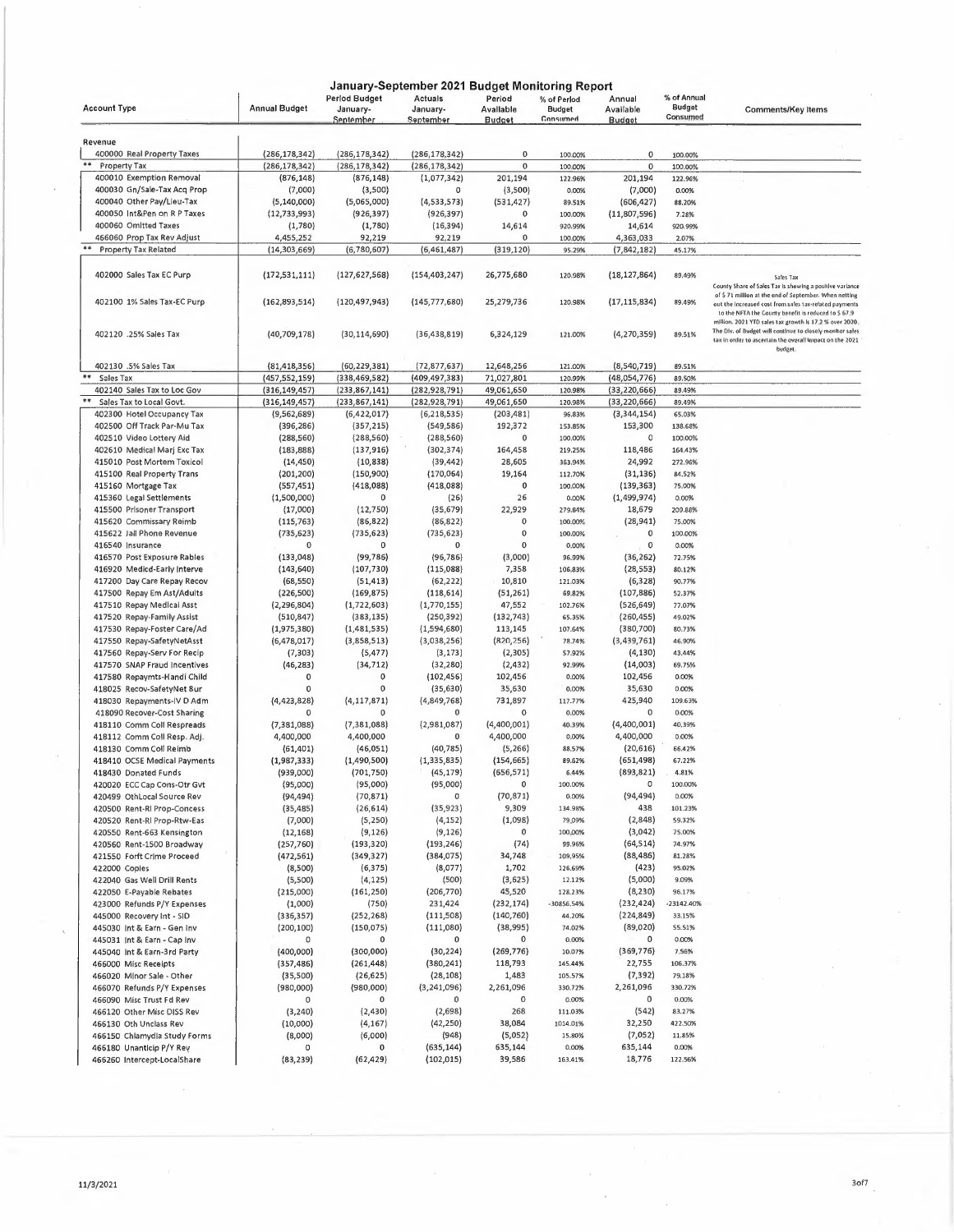| 466280 Local Srce - ECMCC                                      | (22,000)                      | (16,500)                      | (13, 680)                    | (2,820)                  | 82.91%            | (8, 320)                     | 62.18%            |                                                                       |
|----------------------------------------------------------------|-------------------------------|-------------------------------|------------------------------|--------------------------|-------------------|------------------------------|-------------------|-----------------------------------------------------------------------|
| 466310 Prem On Oblig - RAN                                     | (3,000,000)                   | (3,000,000)                   | $\circ$                      | (3,000,000)              | 0.00%             | (3,000,000)                  | 0.00%             | At the end of the period, or 75% of the year,                         |
| 466360 Stadium Reimbursement<br>467000 Misc Depart Income      | (720,000)                     | (428,000)                     | (155, 610)                   | (272, 390)               | 36.36%            | (564, 390)                   | 21.61%            | the County has achieved 72% of the annual                             |
| 480020 Sale-Excess Material                                    | (0,103)<br>(135,000)          | (7,052)<br>(115, 250)         | (1, 610)<br>(341, 692)       | (5, 442)<br>226,442      | 22.83%<br>296.48% | (7, 799)<br>206,692          | 11.12%<br>253.11% | Other Sources revenue budget.                                         |
| 480030 Recycling Revenue                                       | (45,000)                      | (33,750)                      | (44, 897)                    | 11,147                   | 133.03%           | (103)                        | 99.77%            |                                                                       |
| **<br>Other Sources                                            | (43,401,725)                  | (32, 440, 767)                | (31, 265, 431)               | (1, 175, 336)            | 96.38%            | (12, 136, 293)               | 72.04%            |                                                                       |
| 406610 STD Clinic Fees                                         | (193,790)                     | (145, 343)                    | (68, 562)                    | (76, 781)                | 47.17%            | (125, 228)                   | 35.38%            |                                                                       |
| 415000 Medical Exam Fees                                       | (484, 750)                    | (423, 563)                    | (603, 535)                   | 179,973                  | 142.49%           | 118,785                      | 124.50%           |                                                                       |
| 415050 Treasurer Fees                                          | (55,000)                      | (55,000)                      | (133, 467)                   | 78,467                   | 242.67%           | 78,467                       | 242.67%           |                                                                       |
| 415105 Passport Fees<br>415110 Court Fees                      | (28,000)                      | (21,000)                      | (18, 025)                    | (2, 975)                 | 85.83%            | (9,975)                      | 64.38%            |                                                                       |
| 415120 Small Claims AR Fees                                    | (391, 600)<br>(200)           | (293, 700)<br>(150)           | (274, 325)<br>(575)          | (19, 375)<br>425         | 93.40%<br>383.33% | (117, 275)<br>375            | 70.05%<br>287.50% |                                                                       |
| 415130 Auto Fees                                               | (5,451,000)                   | (4,088,250)                   | (2,999,180)                  | (1,089,070)              | 73.36%            | (2,451,820)                  | 55.02%            |                                                                       |
| 415140 Comm of Educ Fees                                       | (116, 800)                    | (87, 600)                     | (104, 439)                   | 16,839                   | 119.22%           | (12, 361)                    | 89.42%            |                                                                       |
| 415150 Recording Fees                                          | (6, 200, 765)                 | (4, 875, 574)                 | (5,880,454)                  | 1,004,881                | 120.61%           | (320, 311)                   | 94.83%            |                                                                       |
| 415180 Vehicle Use Tax                                         | (5,300,000)                   | (3,975,000)                   | (4,647,768)                  | 672,768                  | 116.93%           | (652, 232)                   | 87.69%            |                                                                       |
| 415185 E-Z Pass Tag 5ales                                      | (17,500)                      | (13, 125)                     | (5,825)                      | (7, 300)                 | 44.38%            | (11, 675)                    | 33.29%            |                                                                       |
| 415200 Civil Serv Exam Fees                                    | (45,000)                      | 0                             | 0                            | 0                        | 0.00%             | (45,000)                     | 0.00%             |                                                                       |
| 415210 3rd Party Deduct Fee<br>415510 Civil Proc Fees-Sher     | (17,000)                      | (12,750)                      | (12,750)                     | 0                        | 100.00%           | (4, 250)                     | 75.00%            |                                                                       |
| 415520 Sheriff Fees                                            | (1, 271, 690)<br>(32,500)     | (703, 768)<br>(24, 375)       | (594, 568)<br>(37,938)       | (109, 199)<br>13,563     | 84.48%<br>155.64% | (677, 122)<br>5,438          | 46.75%<br>116.73% |                                                                       |
| 415600 Inmate Discip Surch                                     | (12,500)                      | (9, 375)                      | (8,691)                      | (684)                    | 92.70%            | (3,809)                      | 69.53%            |                                                                       |
| 415605 Drug Testing Charge                                     | (25,000)                      | (18, 750)                     | (25, 057)                    | 6,307                    | 133.64%           | 57                           | 100.23%           |                                                                       |
| 415610 Restitution Surcharge                                   | (17,000)                      | (12, 750)                     | (14, 386)                    | 1,636                    | 112.83%           | (2,614)                      | 84.63%            |                                                                       |
| 415630 Ball Fee-Alt / Incar                                    | (5,000)                       | (3,750)                       | (3, 252)                     | (498)                    | 86.71%            | (1,748)                      | 65.04%            |                                                                       |
| 415640 Probation Fees                                          | (475,000)                     | (356, 250)                    | (425, 669)                   | 69,419                   | 119.49%           | (49, 331)                    | 89.61%            |                                                                       |
| 415650 DWI Program                                             | (629, 950)                    | (132, 479)                    | 0                            | (132, 479)               | 0.00%             | (629, 950)                   | 0.00%             |                                                                       |
| 415670 Elec Monitoring Ch<br>415680 Pmt-Home Care Review       | (3,600)<br>(10,000)           | (2,700)                       | (4, 328)                     | 1,628                    | 160.28%           | 728                          | 120.21%           |                                                                       |
| 416020 Comm Sanitat & Food                                     | (1, 175, 000)                 | (7,500)<br>(881, 250)         | (2, 254)<br>(841, 281)       | (5, 246)<br>(39, 969)    | 30.05%<br>95.46%  | (7,746)<br>(333, 719)        | 22.54%<br>71.60%  |                                                                       |
| 416030 Realty Subdivisions                                     | (12,000)                      | (9,000)                       | (4,075)                      | (4, 925)                 | 45.28%            | (7, 925)                     | 33.96%            |                                                                       |
| 416040 Individ Sewr Sys Opt                                    | (425,000)                     | (318,750)                     | (444, 610)                   | 125,860                  | 139.49%           | 19,610                       | 104.61%           |                                                                       |
| 416090 Pen & Fines-Health                                      | (20,000)                      | (15,000)                      | (9,753)                      | (5, 247)                 | 65.02%            | (10, 247)                    | 48.77%            |                                                                       |
| 416150 PPD Tests                                               | (8,580)                       | (6, 435)                      | (1, 344)                     | (5,091)                  | 20.89%            | (7, 236)                     | 15.66%            |                                                                       |
| 416160 TB Outreach                                             | (47, 380)                     | (35, 535)                     | (34, 543)                    | (992)                    | 97.21%            | (12, 837)                    | 72.91%            |                                                                       |
| 416190 ImmunizationsService                                    | (8, 283)                      | (6, 212)                      | (4,041)                      | (2, 171)                 | 65.05%            | (4, 242)                     | 48.79%            |                                                                       |
| 416580 Training Course Fees<br>416610 Pub Health Lab Fees      | (56, 235)<br>(185,000)        | (42, 176)<br>(138,750)        | (45,035)<br>(102, 354)       | 2,859<br>(36, 396)       | 106.78%<br>73.77% | (11, 200)                    | 80.08%            |                                                                       |
| 418040 Inspec Fee Wght/Meas                                    | (175,000)                     | (131, 250)                    | (161, 388)                   | 30,138                   | 122.96%           | (82, 646)<br>(13, 612)       | 55,33%<br>92.22%  |                                                                       |
| 418050 Item Price Waivr Fee                                    | (275,000)                     | (206, 250)                    | (200, 849)                   | (5,401)                  | 97.38%            | (74, 151)                    | 73.04%            |                                                                       |
| 418400 Subpoena Fees                                           | (13, 546)                     | (10, 160)                     | (9,652)                      | (507)                    | 95.01%            | (3,894)                      | 71.26%            |                                                                       |
| 418500 Park & Rec Chgs-Camp                                    | (170, 250)                    | (127, 688)                    | (250,682)                    | 122,994                  | 196.32%           | 80,432                       | 147.24%           |                                                                       |
| 418510 Park & Rec Chgs-Shel                                    | (299, 620)                    | (236, 715)                    | (389, 980)                   | 153,265                  | 164.75%           | 90,360                       | 130.16%           |                                                                       |
| 418520 Chgs-Park Emp Subsis                                    | (16, 200)                     | (12, 150)                     | (14, 550)                    | 2,400                    | 119.75%           | (1,650)                      | 89.81%            |                                                                       |
| 418530 Golf Chg-Other Fees                                     | (170, 703)                    | (128, 027)                    | (300, 754)                   | 172,726                  | 234.91%           | 130,051                      | 176.19%           |                                                                       |
| 418540 Golf Chg-Greens Fees<br>418550 Sale of Forest Prod      | (393, 572)<br>(8,000)         | (325, 179)<br>(6,000)         | (696, 908)<br>(4,607)        | 371,729<br>(1, 394)      | 214.32%<br>76.78% | 303,336<br>(3, 394)          | 177.07%<br>57.58% |                                                                       |
| 418590 Spec Events Receipts                                    | (8, 100)                      | (6,075)                       | (5,038)                      | (1,038)                  | 82.92%            | (3,063)                      | 62.19%            |                                                                       |
| 420000 Tx&Assm Svs-Oth Govt                                    | (168,000)                     | (168,000)                     | (168, 270)                   | 270                      | 100.16%           | 270                          | 100.16%           |                                                                       |
| 420010 Elec Exp Other Govt                                     | (7,581,812)                   | (7,581,812)                   | (7,581,812)                  | 0                        | 100.00%           | 0                            | 100.00%           |                                                                       |
| 420030 Police Sycs-Oth Gvt                                     | (307, 550)                    | (230, 663)                    | (231, 473)                   | 810                      | 100.35%           | (76, 077)                    | 75.26%            |                                                                       |
| 420040 Jail Facil - Oth Gov                                    | $\circ$                       | $\mathbf 0$                   | (1,027,700)                  | 1,027,700                | 0.00%             | 1,027,700                    | 0.00%             |                                                                       |
| 420190 Gen Svc-Oth Gov                                         | (960)                         | (720)                         | (720)                        | $\mathbf 0$              | 100.00%           | (240)                        | 75.00%            |                                                                       |
| 420271 CESQG Charges                                           | (30,000)                      | (10,000)                      | (17, 175)                    | 7,175                    | 171.75%           | (12, 825)                    | 57.25%            |                                                                       |
| 421000 Pistol Permits<br>421010 Hhwy Work Permit Fee           | (160,000)<br>0                | (120,000)<br>$\circ$          | (190, 225)<br>0              | 70,225<br>0              | 158.52%<br>0.00%  | 30,225<br>0                  | 118.89%<br>0.00%  |                                                                       |
| 421500 Fines&Forfeited Bail                                    | (17,000)                      | (12,750)                      | (9,880)                      | (2,870)                  | 77.49%            | (7, 120)                     | 58.12%            |                                                                       |
| 421510 Fines and Penalties                                     | (3,500)                       | (2,625)                       | (4, 765)                     | 2,140                    | 181.52%           | 1,265                        | 136.14%           | After 75% of the year, the County has                                 |
| 466010 NSF Check Fees                                          | (1, 720)                      | (1, 290)                      | (2,001)                      | 711                      | 155.11%           | 281                          | 116.33%           | achieved 88% of the annual Fees, Fines, or<br>Charges revenue budget. |
| 466190 Item Pricing Penalty                                    | (188,000)                     | (156,000)                     | (327, 820)                   | 171,820                  | 210.14%           | 139,820                      | 174.37%           |                                                                       |
| 466340 STOPDWI VIP Prs Fees                                    | (15,000)                      | (11, 250)                     | (8, 275)                     | (2, 975)                 | 73.56%            | (6, 725)                     | 55.17%            |                                                                       |
| Fees, Fines or Charges                                         | (32, 724, 656)                | (26, 200, 462)                | (28,956,606)                 | 2,756,144                | 110.52%           | (3,768,050)                  | 88.49%            |                                                                       |
| 402190 Approp Fund Balance<br><b>Appropriated Fund Balance</b> | (10,000,000)<br>(10,000,000)  | 0<br>$\mathsf{O}\xspace$      | 0<br>0                       | 0<br>0                   | 0.00%             | (10,000,000)<br>(10,000,000) | 0.00%             |                                                                       |
| <b>Local Source Revenue</b>                                    | (1,160,310,008)               | (923, 936, 901)               | (1,045,288,040)              | 121,351,139              | 0.00%<br>113.13%  | (115, 021, 968)              | 0.00%<br>90.09%   |                                                                       |
| 405570 ME 50% Fed Presch                                       | (3,668,358)                   | (2,751,269)                   | (1,650,000)                  | (1, 101, 268)            | 59.97%            | (2,018,358)                  | 44.98%            |                                                                       |
| 410070 FA-IV-B Preventive                                      | (905, 239)                    | (678, 929)                    | (880, 044)                   | 201,115                  | 129,62%           | (25, 195)                    | 97.22%            |                                                                       |
| 410080 FA-Admin Chargeback                                     | 1,835,629                     | 1,376,722                     | 1,376,722                    | (0)                      | 100.00%           | 458,907                      | 75.00%            |                                                                       |
| 410120 FA-SNAP ET 100%                                         | (391, 867)                    | (293,900)                     | (305, 761)                   | 11,861                   | 104.04%           | (86, 106)                    | 78,03%            |                                                                       |
| 410150 SSA-SSI Pri Inc Prg                                     | (35,000)                      | (26, 250)                     | (10,000)                     | (16, 250)                | 38.10%            | (25,000)                     | 28.57%            |                                                                       |
| 410180 Fed Aid School Brk                                      | (18, 286)                     | (13, 715)                     | (20, 562)                    | 6,848                    | 149.93%           | 2,276                        | 112.45%           |                                                                       |
| 410240 HUD Rev D14.267 CoC                                     | (5, 975, 723)                 | (4, 443, 288)                 | (4, 247, 421)                | (195, 867)               | 95.59%            | (1,728,302)                  | 71.08%            | Federal Ald                                                           |
| 410500 FA-Civil Defense                                        | (340, 602)                    | (255, 452)                    | (252, 305)                   | (3, 147)                 | 98.77%            | (88, 297)                    | 74.08%            |                                                                       |
| 410510 Fed Drug Enforcement                                    | (36, 686)                     | (27, 515)                     | (11, 915)                    | (15,600)                 | 43.30%            | (24, 771)                    | 32.48%            | Formula driven Federal Aid which<br>appears under budget, mainly in   |
| 410520 Fr CI Bflo Pol Dept                                     | (28, 375)                     | (21, 281)                     | (22, 372)                    | 1,090                    | 105.12%           | (6,003)                      | 78.84%            | Health and Human Service Departments, Is                              |
| 411000 MH Fed Medi Sal Sh<br>411490 Fed Aid - TANF FFFS        | (739, 441)                    | (502,081)                     | (453, 440)                   | (48, 641)                | 90.31%            | (286,001)<br>(13, 766, 775)  | 61.32%<br>65.26%  | offset by savings in associated expenditures.                         |
| 411495 FA - SYEP                                               | (39, 623, 632)<br>(2,203,773) | (29, 717, 724)<br>(1,467,075) | (25,856,857)<br>(1,903,452)  | (3,860,867)<br>436,377   | 87.01%<br>129.74% | (300, 321)                   | 86.37%            |                                                                       |
| 411500 Fed Aid - MA in House                                   | 2,122,109                     | 1,591,582                     | 1,362,920                    | 228,662                  | 85.63%            | 759,189                      | 64.22%            |                                                                       |
| 411520 FA-Family Assistance                                    | (34, 727, 326)                | (26,045,495)                  | (17, 134, 975)               | (8,910,519)              | 65.79%            | (17, 592, 351)               | 49.34%            |                                                                       |
| 411540 FA-Social Serv Admin                                    | (20,011,307)                  | (15, 215, 683)                | (11, 435, 411)               | (3,780,271)              | 75.16%            | (8,575,896)                  | 57.14%            |                                                                       |
| 411550 FA-Soc Serv Adm A-87                                    | (1, 185, 452)                 | (889,089)                     | (642, 637)                   | (246, 452)               | 72.28%            | (542, 815)                   | <b>S4.21%</b>     |                                                                       |
| 411570 Fed Aid - SNAP Admin                                    | (13, 572, 956)                | (10, 179, 717)                | (8, 187, 576)                | (1,992,141)              | 80.43%            | (5,385,380)                  | 60.32%            |                                                                       |
| 411580 Fed Aid - SNAP ET 50%                                   | (3,038,400)                   | (2, 278, 800)                 | (1,650,242)                  | (628, 558)               | 72.42%            | (1,388,158)                  | 54.31%            |                                                                       |
| 411590 FA-HEAP<br>411610 FA-Serv/Recipients                    | (3,939,165)<br>(5,310,745)    | (2,954,374)<br>(3,983,059)    | (4, 114, 564)<br>(2,911,037) | 1,160,190<br>(1,072,022) | 139.27%<br>73.09% | 175,399<br>(2, 399, 708)     | 104.45%<br>54.81% |                                                                       |
| 411640 FA-Daycare Block Grt                                    | (23, 203, 076)                | (17, 402, 307)                | (17, 825, 409)               | 423,102                  | 102.43%           | (5, 377, 667)                | 76.82%            |                                                                       |
|                                                                |                               |                               |                              |                          |                   |                              |                   |                                                                       |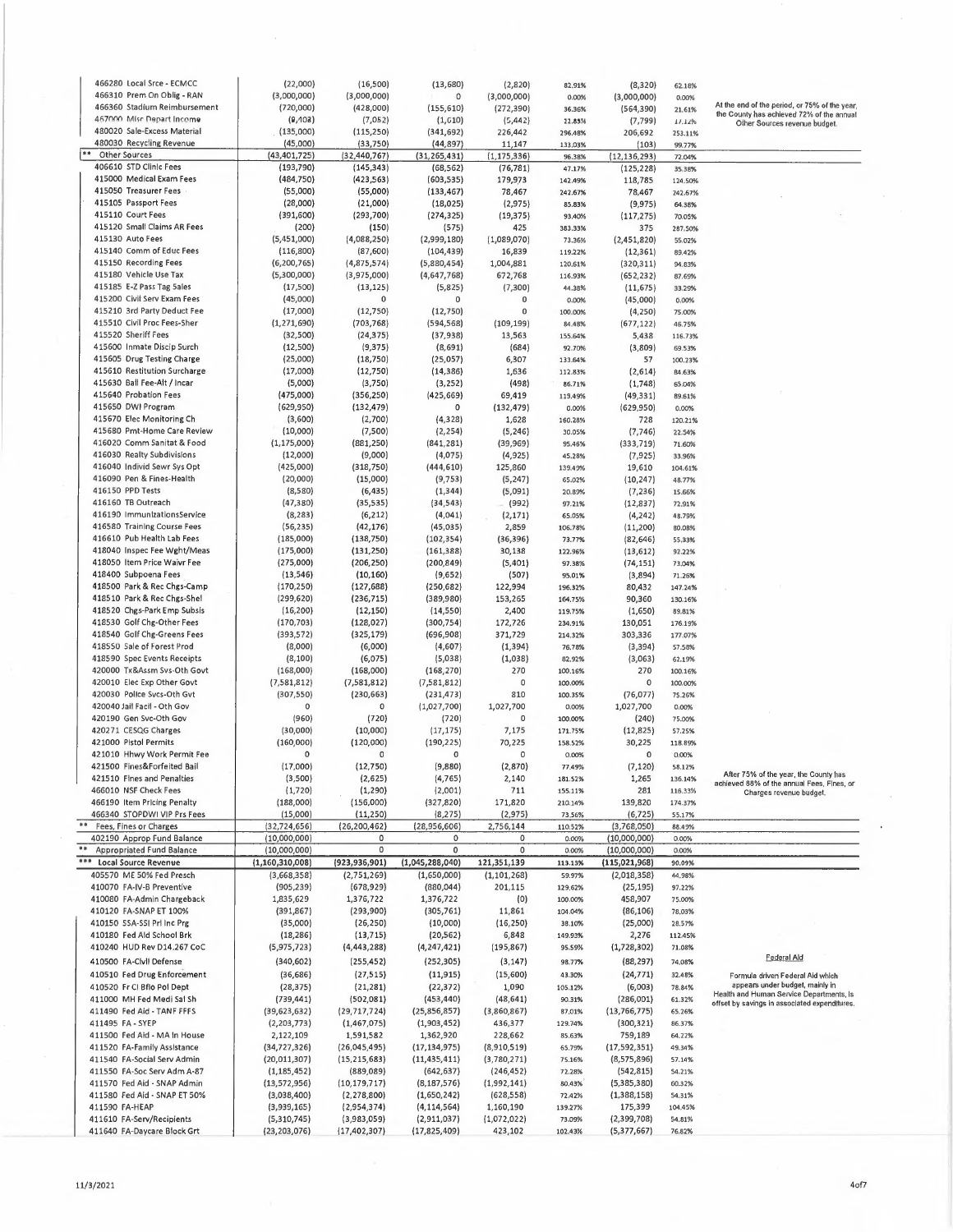| 411670 FA-Refugee&Entrants   | (50, 856)       | (38, 142)       | (24, 135)       | (14,007)      | 63,28%    | (26, 721)       | 47.46%    |                                                      |
|------------------------------|-----------------|-----------------|-----------------|---------------|-----------|-----------------|-----------|------------------------------------------------------|
| 411680 FA-Foster Care/Adopt  | (14, 616, 248)  | (10, 962, 186)  | (9,028,408)     | (1,933,778)   | 82.36%    | (5,587,840)     |           |                                                      |
|                              |                 |                 |                 |               |           |                 | 61.77%    |                                                      |
| 411690 FA-IV-D Incentives    | (426, 359)      | (319, 769)      | (346, 694)      | 26,925        | 108.42%   | (79, 665)       | 81.32%    |                                                      |
| 411700 FA-TANF Safety Net    | (564, 749)      | (423, 362)      | (192, 503)      | (231,058)     | 45.45%    | (372, 24b)      | 34.09%    |                                                      |
| 411780 Fed Aid-Medicaid Adm  |                 |                 |                 |               |           |                 |           |                                                      |
|                              | (123, 643)      | (92, 732)       | (97, 613)       | 4,881         | 105.26%   | (26,030)        | 78.95%    | After 75% of the year, the County has                |
| 412000 FA-School Lunch Prog  | (29,056)        | (21, 792)       | (32, 773)       | 10,981        | 150.39%   | 3,717           | 112.79%   | achleved 63% of the budgeted Federal                 |
| 414000 Federal Ald           | (356, 929)      | (151, 955)      | (67, 504)       | (84, 451)     |           |                 |           | revenue.                                             |
|                              |                 |                 |                 |               | 44.42%    | (289, 425)      | 18.91%    |                                                      |
| 414010 Federal Aid - Other   | (6, 375)        | (4, 781)        | 0               | (4, 781)      | 0.00%     | (6, 375)        | 0.00%     |                                                      |
| 414020 Mlsc Federal Aid      | (45, 857)       | (34,393)        | (60, 958)       | 26,565        |           |                 |           |                                                      |
|                              |                 |                 |                 |               | 177.24%   | 15,101          | 132.93%   |                                                      |
| 414030 FMAP Revenue          | 0               | 0               | (1, 134, 678)   | 1,134,678     | 0.00%     | 1,134,678       | 0.00%     |                                                      |
| *** Federal Revenue          | (171, 217, 743) | (128, 228, 009) | (107, 761, 604) | (20,466,405)  | 84.04%    | (63, 456, 139)  | 62.94%    |                                                      |
|                              |                 |                 |                 |               |           |                 |           |                                                      |
| 405000 State Aid Fr Da Sal   | (77, 682)       | (58, 262)       | (93, 218)       | 34,957        | 160.00%   | 15,536          | 120.00%   |                                                      |
|                              |                 |                 |                 |               |           |                 |           |                                                      |
| 405010 St Re Indigent Care   | (30,000)        | (22, 500)       | (44, 984)       | 22,484        | 199,93%   | 14,984          | 149.95%   | <b>State Aid</b>                                     |
| 405060 State Aid - NYSERDA   | (75, 603)       | (75, 603)       | (75, 603)       | $\{0\}$       | 100.00%   |                 | 100,00%   | Overall benefit of \$ 68.5 million was               |
|                              |                 |                 |                 |               |           | (0)             |           | realized due to elimination by NYS In their SFY 21-  |
| 405170 SA-Crt Fac Incen Aid  | (2, 222, 863)   | (1,667,147)     | (1, 427, 248)   | (239, 899)    | 85.61%    | (795, 615)      | 64.21%    | 22 Budget of withholding a 20% portion of County     |
| 405190 StAid-Octane Testing  | (30,000)        | (22, 500)       | (18, 642)       | (3,858)       | 82.85%    | (11, 358)       | 62.14%    | State Ald payments and also due to payments          |
|                              |                 |                 |                 |               |           |                 |           | received in 2021 for NYS SFY 20-21 witholdings       |
| 405500 SA-Spec Need Presch   | (31,460,139)    | (23, 595, 104)  | (27, 546, 660)  | 3,951,556     | 116.75%   | (3,913,479)     | 87.56%    | which occurred in 2020. The gross 2021 benefit is    |
| 405520 SA-NYS DOH EI Serv    | (4,032,801)     | (3,024,601)     | (3,310,639)     | 286,038       | 109.46%   | (722, 162)      | 82.09%    |                                                      |
|                              |                 |                 |                 |               |           |                 |           | \$38.3 million for budgeted 2021 revenue losses      |
| 405530 SA-Admin Preschool    | (378, 836)      | (284, 127)      | (382, 725)      | 98,598        | 134.70%   | 3,889           | 101.03%   | and another \$ 30.2 million relating to the 2021     |
| 405540 SA-Art VI-P H Work    | (1,923,363)     | (1,437,059)     | (1, 416, 136)   | (20, 923)     | 9B.54%    | (507, 227)      | 73.63%    | return of withholdings which occurred in 2020. \$    |
|                              |                 |                 |                 |               |           |                 |           | 9.3 million of this benefit was used as a funding    |
| 405560 SA-NYS DOH EI Admin   | (454, 155)      | (340, 616)      | (344,500)       | 3,884         | 101.14%   | (109, 655)      | 75.86%    | source for additional 2021 pay-as-you-go capital     |
| 405590 SA-Medicaid El Admin  | (123, 643)      | (92, 732)       | (97, 613)       | 4,881         | 105.26%   | (26,030)        | 78.95%    |                                                      |
|                              |                 |                 |                 |               |           |                 |           | project work, another \$34.6 million was utilized as |
| 405595 SA-Med Anti Fraud     | (425, 360)      | (319, 020)      | (245, 109)      | (73, 911)     | 76.83%    | (180, 251)      | 57.62%    | a funding source in the 2021 RENEW Plan and \$       |
| 406000 SA-Fr Prob Serv       | (1, 181, 952)   | (886, 464)      | (886, 464)      | $\mathbf 0$   | 100.00%   | (295, 488)      | 75.00%    | 0.2 was used to fund a Broadband Utility Business    |
|                              |                 |                 |                 |               |           |                 |           | Plan and Oesign. The remaining unutilized 2021       |
| 406010 SA-Fr Nav Law Enforc  | (80, 500)       | (60, 375)       | 58,201          | (118, 576)    | $-96.40%$ | (138, 701)      | $-72.30%$ | YTO positive variance is \$ 24.4 million.            |
| 406020 SA-Snomob Lw Enforc   | (20,000)        | (15,000)        | 0               | (15,000)      | 0.00%     | (20,000)        | 0.00%     |                                                      |
|                              |                 |                 |                 |               |           |                 |           |                                                      |
| 406500 Refugee Hith Assment  | (91, 041)       | (68, 281)       | (35, 112)       | (33, 169)     | 51.42%    | (55, 930)       | 38.57%    |                                                      |
| 406550 Emerg Med Training    | (358, 655)      | (268, 991)      | (192, 300)      | (76, 691)     | 71.49%    | (166, 355)      | 53.62%    |                                                      |
|                              |                 |                 |                 |               |           |                 |           |                                                      |
| 406560 SA-Art VI-PubHlthLab  | (2, 367, 990)   | (1,795,006)     | (1,826,035)     | 31,029        | 101.73%   | (541, 955)      | 77.11%    |                                                      |
| 406810 SA-Foren Mntl Hea Sr  | (2,842,867)     | (2, 132, 150)   | (1,775,080)     | (357,070)     | 83.25%    | (1,067,787)     | 62.44%    |                                                      |
|                              |                 |                 |                 |               |           |                 |           |                                                      |
| 406830 SA-Mental Health II   | (29, 170, 249)  | (21, 704, 671)  | (21,915,004)    | 210,333       | 100.97%   | (7, 255, 245)   | 75.13%    |                                                      |
| 406860 State Aid - OASA5     | (11,744,796)    | (8,749,622)     | (8,779,217)     | 29,595        | 100.34%   | (2,965,579)     | 74.75%    |                                                      |
|                              |                 |                 |                 |               |           |                 |           |                                                      |
| 406880 State Aid - OPWDD     | (526, 325)      | (394, 744)      | (394, 744)      | $\mathbf 0$   | 100.00%   | (131, 581)      | 75.00%    |                                                      |
| 406890 Handpd Park Surch     | (25, 500)       | (19, 125)       | (8,896)         | (10, 229)     | 46.52%    | (16, 604)       | 34.89%    |                                                      |
|                              |                 |                 |                 |               |           |                 |           |                                                      |
| 407500 SA-MA In House        | 2,122,109       | 1,591,582       | 1,769,895       | (178, 313)    | 111.20%   | 352,214         | 83.40%    |                                                      |
| 407510 SA-Spec Need Adult    | (2, 310)        | (1,733)         | 0               | (1,733)       | 0.00%     | (2,310)         | 0.00%     |                                                      |
|                              |                 |                 |                 |               |           |                 |           |                                                      |
| 407520 SA-Family Assistance  | 0               | 0               | (16,080)        | 16,080        | 0.00%     | 16,080          | 0.00%     |                                                      |
| 407540 SA-Soc Serv Admin     | (32,907,805)    | (24,080,854)    | (22,970,196)    | (1, 110, 658) | 95,39%    | (9,937,609)     | 69.80%    |                                                      |
|                              |                 |                 |                 |               |           |                 |           |                                                      |
| 407580 SA-Sch Breakfst Prog  | (842)           | (632)           | (908)           | 277           | 143.78%   | 66              | 107.84%   |                                                      |
| 407590 SA-School Lunch Prog  | (494)           | (371)           | (538)           | 168           | 145,21%   | 44              | 108.91%   |                                                      |
|                              |                 |                 |                 |               |           |                 |           |                                                      |
| 407600 SA-Sec Det Other Co   | (707,080)       | (592, 810)      | (1,687,675)     | 1,094,865     | 284.69%   | 980,595         | 238.68%   |                                                      |
| 407610 SA-Sec Det Loc Yth    | (4,064,316)     | (3,048,237)     | (2, 351, 129)   | (697, 108)    | 77.13%    | (1,713,187)     | 57.85%    |                                                      |
|                              |                 |                 |                 |               |           |                 |           |                                                      |
| 407615 SA-Non-Sec Loc Yth    | o               | 0               | (319,085)       | 319,085       | 0.00%     | 319,085         | 0.00%     |                                                      |
| 407625 SA-Raise the Age      | (6,832,520)     | (6,022,411)     | (13, 515, 825)  | 7,493,414     | 224.43%   | 6,683,305       | 197.82%   | \$4,8 million of positive variance relates to        |
|                              |                 |                 |                 |               |           |                 |           |                                                      |
| 407630 SA-Safety Net Assist  | (8,694,262)     | (6,520,697)     | (5,798,839)     | (721, 858)    | 88.93%    | (2,895,423)     | 66.70%    | better than expected current and prior year's        |
| 407640 SA-Emrg Assist/Adult  | (600,572)       | (450, 429)      | (215, 611)      | (234, 818)    | 47.87%    | (384, 961)      | 35.90%    | cost reimbursement                                   |
|                              |                 |                 |                 |               |           |                 |           |                                                      |
| 407650 SA-Foster Care/Adopt  | (23, 252, 617)  | (15, 439, 463)  | (12,903,425)    | (2,536,038)   | 83.57%    | (10, 349, 192)  | 55.49%    |                                                      |
| 407670 SA-EAF Prev POS       | (5,704,692)     | (4, 278, 519)   | (1, 277, 983)   | (3,000,536)   | 29.87%    | (4,426,709)     | 22.40%    |                                                      |
|                              |                 |                 |                 |               |           |                 |           |                                                      |
| 407680 SA-Serv Fr Recipnts   | (4,997,798)     | (4, 179, 910)   | (6, 232, 186)   | 2,052,277     | 149.10%   | 1,234,388       | 124.70%   |                                                      |
| 407710 SA-Legal Serv/Disab   | (141, 800)      | (106, 350)      | (54, 877)       | (51, 473)     | 51.60%    | (86, 923)       | 38.70%    |                                                      |
| 407720 SA-Handicapped Child  |                 |                 |                 |               |           |                 |           |                                                      |
|                              | (230, 943)      | (173, 207)      | 0               | (173, 207)    | 0.00%     | (230, 943)      | 0.00%     |                                                      |
| 407730 State Aid - Burials   | (1,034)         | (776)           | 0               | (776)         | 0.00%     | (1,034)         | 0.00%     |                                                      |
| 407740 SA-Veterns Srv Agenc  | (50,000)        | 0               | $\bf{0}$        | 0             | 0.00%     | (50,000)        | 0.00%     |                                                      |
|                              |                 |                 |                 |               |           |                 |           |                                                      |
| 407780 SA-Daycare Block Grt  | (4, 784, 039)   | (3,588,029)     | (1,320,331)     | (2, 267, 698) | 36.80%    | (3,463,708)     | 27.60%    |                                                      |
| 407785 SA-WDI Enrollment     | 0               | 0               | (434, 507)      | 434,507       | 0.00%     | 434,507         | 0.00%     |                                                      |
|                              |                 |                 |                 |               |           |                 |           |                                                      |
| 407795 State Aid - Code 8lue | (406, 428)      | (304, 821)      | (406, 429)      | 101,608       | 133.33%   | $\mathbf{1}$    | 100.00%   |                                                      |
| 408000 SA-Youth Progs        | (22, 275)       | (16, 706)       | (71, 516)       | 54,810        | 428.08%   | 49,241          | 321.06%   |                                                      |
|                              |                 |                 |                 |               |           |                 |           |                                                      |
| 408020 Youth-Reimb Programs  | (784, 495)      | (588,371)       | (856, 975)      | 268,604       | 145.65%   | 72,480          | 109.24%   |                                                      |
| 408030 Yth-Runaway Adv Prog  | (34, 327)       | (25, 745)       | (36, 357)       | 10,612        | 141.22%   | 2,030           | 105.91%   |                                                      |
|                              |                 |                 |                 |               |           |                 |           |                                                      |
| 408040 Yth-Runway Reim Prog  | (34, 328)       | (25, 746)       | (15, 447)       | (10, 299)     | 60.00%    | (18, 881)       | 45.00%    |                                                      |
| 408050 Yth-Homeless Adv Prg  | (123, 992)      | (54, 492)       | (60, 784)       | 6,292         | 111.55%   | (63, 208)       | 49.02%    |                                                      |
|                              |                 |                 |                 |               |           |                 |           |                                                      |
| 408060 Yth-Homeless Reim Pr  | (51,086)        | (38, 315)       | (20, 804)       | (17,510)      | 54.30%    | (30, 282)       | 40.72%    |                                                      |
| 408065 Yth-Supervision       | (788, 664)      | (630,000)       | (697, 896)      | 67,896        | 110.78%   | (90, 768)       | 88.49%    |                                                      |
|                              |                 |                 |                 |               |           |                 |           |                                                      |
| 408530 SA-Crim Justice Prog  | (672, 071)      | (517,803)       | (486, 218)      | (31, 586)     | 93.90%    | (185, 853)      | 72.35%    | \$4,068,952 of unbudgeted NYS Discovery              |
| 409000 State Aid Revenues    | (271, 075)      | (175, 849)      | (282, 271)      | 106,422       | 160.52%   | 11,196          | 104.13%   |                                                      |
|                              |                 |                 |                 |               |           |                 |           | Aid was received in April.                           |
| 409010 State Aid - Other     | (296, 810)      | (186,060)       | (4,367,605)     | 4,181,545     | 2347.42%  | 4,070,795       | 1471.52%  |                                                      |
| 409020 SA-Misc               | (27, 564)       | (20, 673)       | (49, 795)       | 29,122        | 240,87%   | 22,231          | 180.65%   |                                                      |
|                              |                 |                 |                 |               |           |                 |           |                                                      |
| 409030 SA-Main-Lleu of Rent  | (157, 578)      | (118, 184)      | (126, 396)      | 8,213         | 106.95%   | (31, 182)       | 80.21%    |                                                      |
| 409050 SA-Revenue Offset     | (5, 763, 865)   | (5,763,865)     | (15, 467, 221)  | 9,703,356     | 268,35%   | 9,703,356       | 268,35%   |                                                      |
|                              |                 |                 |                 |               |           |                 |           |                                                      |
| *** State Revenue            | (189, 929, 893) | (142, 393, 173) | (161, 032, 741) | 18,639,568    | 113.09%   | (28, 897, 152)  | 84.79%    |                                                      |
| 450000 Interfnd Rev Non-Sub  | (51, 338, 831)  | (51, 338, 831)  | (51, 356, 728)  | 17,897        | 100.03%   | 17,897          | 100.03%   |                                                      |
|                              |                 |                 |                 |               |           |                 |           |                                                      |
| 486010 Resid Equity Tran-In  | (29, 746)       | (29, 746)       | (20, 860)       | (8,886)       | 70.13%    | (8,886)         | 70.13%    |                                                      |
| *** Interfund Revenue        | (51, 368, 577)  | (51, 368, 577)  | (51, 377, 589)  | 9,012         | 100.02%   | 9,012           | 100.02%   |                                                      |
|                              |                 |                 |                 |               |           |                 |           |                                                      |
| **** County Revenue          | (1,572,826,221) | (1,245,926,659) | (1,365,459,973) | 119,533,314   | 109.59%   | (207, 366, 248) | 86.82%    |                                                      |

 $\bar{z}$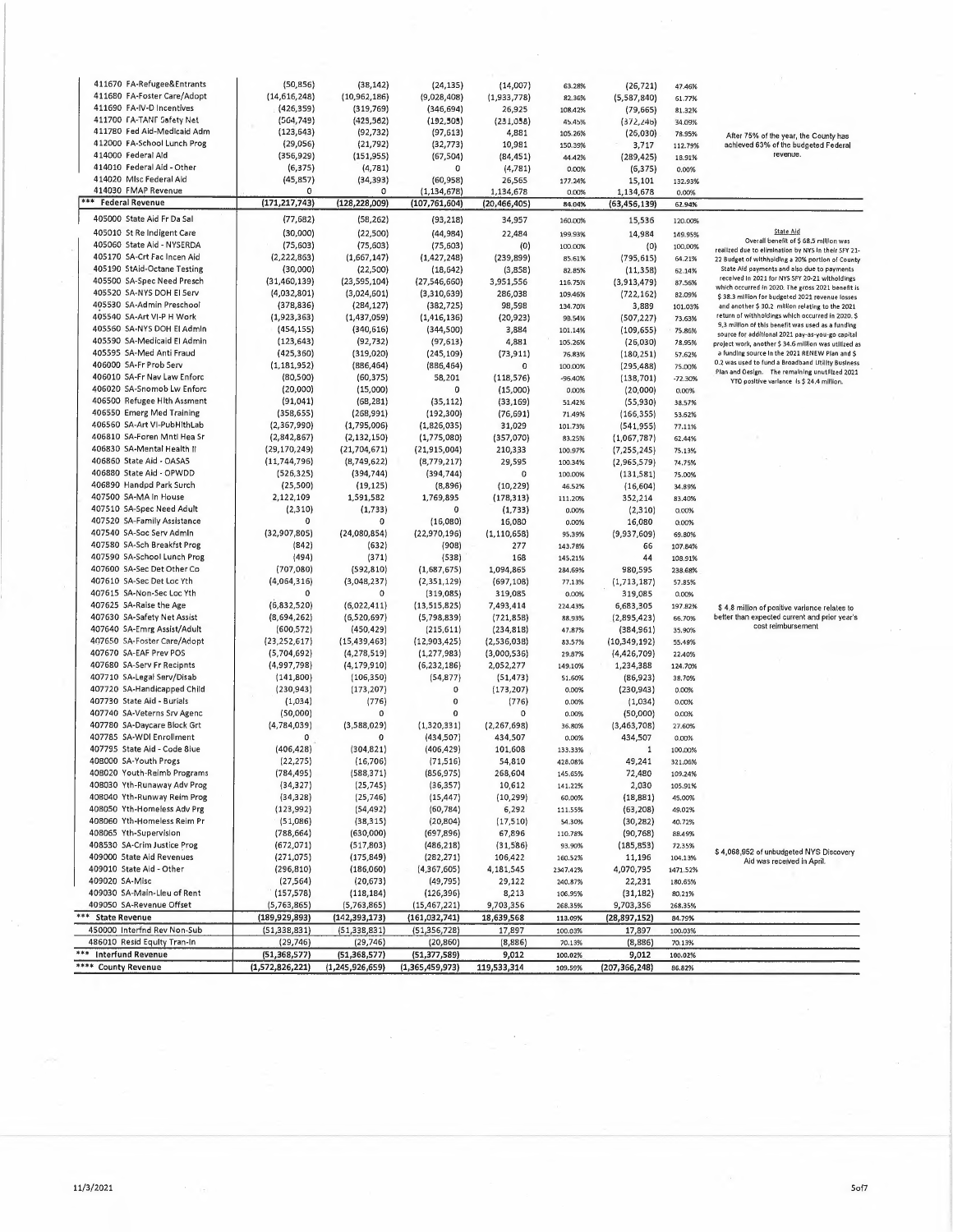| Expense                                                    |                       |                |               |                |                |                |                |                                                                                            |
|------------------------------------------------------------|-----------------------|----------------|---------------|----------------|----------------|----------------|----------------|--------------------------------------------------------------------------------------------|
| 500000 Full Time - Salaries                                | 221,061,577           | 152,269,270    | 146,777,071   | 5,492,199      | 96.39%         | 74,284,506     | 66.40%         |                                                                                            |
| 500010 Part Time Wages                                     | 3,258,315             | 2,290,999      | 1,630,626     | GG0,373        | 71.18%         | 1,627,689      | 50.05%         | After 75% of the year.<br>the County has spent 66%                                         |
| 500020 Regular PT - Wages                                  | 1,415,266             | 1,050,417      | 811,380       | 239,037        | 77.24%         | 603,886        | 57.33%         | of budgeted salaries.                                                                      |
| 500030 Seasonal - Wages                                    | 912,836               | 678,146        | 445,999       | 232,147        | 65.77%         | 466,837        | 48.86%         |                                                                                            |
| $\pm\pm$<br>Salarles                                       | 226,647,994           | 156,288,832    | 149,665,076   | 6,623,756      | 95.76%         | 76,982,918     | 66.03%         |                                                                                            |
| 500300 Shift Differential                                  | 1,623,046             | 1,206,378      | 1,092,057     | 114,321        | 90.52%         | 530,989        | 67.28%         |                                                                                            |
| 500320 Uniform Allowance                                   | 915,600               | 215,250        | 215,250       | 0              | 100.00%        | 700,350        | 23.51%         | Through the end of September, overtime is                                                  |
| 500330 Holiday Worked                                      | 1,847,157             | 1,373,943      | 1,338,148     | 35,795         | 97.39%         | 509,009        | 72.44%         | showing a negative variance of \$1.7M.                                                     |
| 500340 Line-up Pay                                         | 2,560,621             | 1,896,014      | 1,585,786     | 310,228        | 83.64%         | 974,835        | 61.93%         |                                                                                            |
| 500350 Other Employee Pymts                                | 6,662,133             | 6,217,611      | 5,748,001     | 469,609        | 92.45%         | 914,132        | 86.28%         |                                                                                            |
| 501000 Overtime                                            | 15,186,215            | 12,090,796     | 13,782,071    | (1,691,275)    | 113.99%        | 1,404,144      | 90.75%         |                                                                                            |
| **<br>Non-Salarles                                         | 28,794,772            | 22,999,992     | 23,761,313    | (761, 321)     | 103.31%        | 5,033,459      | 82.52%         |                                                                                            |
| 504990 Reductions Per Srv                                  | (1,637,541)           | (1, 226, 181)  | 0             | (1, 226, 181)  | 0.00%          | (1,637,541)    | 0.00%          |                                                                                            |
| Countywide Adjustments                                     | (1,637,541)           | (1, 226, 181)  | 0             | (1, 226, 181)  | 0.00%          | (1,637,541)    | 0.00%          |                                                                                            |
| ***<br><b>Personnel Related Expense</b>                    | 253,805,225           | 178,062,643    | 173,426,389   | 4,636,254      | 97.40%         | 80,378,836     | 68.33%         |                                                                                            |
| 502000 Fringe Benefits                                     | 127,633,453           | 90,313,740     | (1, 493)      | 90,315,232     | 0.00%          | 127,634,946    | 0.00%          |                                                                                            |
| 502010 Employer FICA                                       | $\Omega$              | 0              | 10,738,687    | (10, 738, 687) | 0.00%          | (10, 738, 687) | 0.00%          |                                                                                            |
| 502020 Empler FICA-Medicare                                | $\Omega$              | 0              | 2,509,748     | (2,509,748)    | 0.00%          | (2,509,748)    | 0.00%          | All departmental Fringe Benefit expense is                                                 |
| 502030 Employee Health Ins                                 | $\theta$              | 0              | 27,165,940    | (27, 165, 940) | 0.00%          | (27, 165, 940) | 0.00%          | budgeled in account 502000. Acluai expense<br>is recorded at the detailed level indicated. |
| 502040 Dental Plan                                         | $\Omega$              | Ō              | 884,638       | (884, 638)     | 0.00%          | (884, 638)     | 0.00%          | The exception is the budget for Workers                                                    |
| 502050 Workers' Compensation                               | 12,024,377            | 8,932,910      | 9,170,643     | (237, 734)     | 102.66%        | 2,853,734      | 76.27%         | Compensation and ECMC legacy-related                                                       |
| 502060 Unemployment Ins                                    | 0                     | 0              | (702, 575)    | 702,575        | 0.00%          | 702,575        |                | expense.                                                                                   |
| 502070 Hosp & Med-Retirees'                                |                       |                |               |                |                |                | 0.00%          |                                                                                            |
| 502090 Hlth Ins Waiver                                     | 2,184,480<br>$\Omega$ | 1,638,360<br>0 | 20,492,747    | (18, 854, 387) | 1250.81%       | (18, 308, 267) | 938.11%        |                                                                                            |
|                                                            | $\Omega$              |                | 1,180,438     | (1, 180, 438)  | 0.00%          | (1, 180, 438)  | 0.00%          |                                                                                            |
| 502100 Retirement                                          |                       | 0              | 23,847,481    | (23, 847, 481) | 0.00%          | (23, 847, 481) | 0.00%          | After 75% of the year, the County has spent                                                |
| 502130 Wkrs Cmp Otr Fd Reim                                | (9,744,568)           | (7, 239, 240)  | (4,461,079)   | (2,778,161)    | 61.62%         | (5, 283, 489)  | 45.78%         | 68% of the total budgeted Fringe Benefit<br>expense.                                       |
| 502140 3rd Party Recoveries                                | (1, 424, 032)         | (1,057,913)    | (1,590,453)   | 532,540        | 150.34%        | 166,421        | 111.69%        |                                                                                            |
| *** Fringe Benefit Total                                   | 130,673,710           | 92,587,857     | 89,234,722    | 3,353,135      | 96,38%         | 41,438,988     | 68.29%         |                                                                                            |
| 505000 Office Supplies                                     | 1,082,661             | 608,520        | 342,927       | 265,593        | 56.35%         | 739,733        | 31.67%         |                                                                                            |
| 505200 Clothing Supplies                                   | 550,187               | 333,277        | 244,934       | 88,343         | 73.49%         | 305,253        | 44.52%         |                                                                                            |
| 505400 Food & Kitchen Supp                                 | 1,616,325             | 960,643        | 888,368       | 72,275         | 92.48%         | 727,957        | 54.96%         |                                                                                            |
| 505600 Auto Tr & Hvy Eq Sup                                | 1,811,763             | 1,587,778      | 1,056,108     | 531,671        | 66.51%         | 755,656        | 58.29%         |                                                                                            |
| 505800 Medical & Hith Supp                                 | 3,725,850             | 1,446,024      | 729,552       | 716,472        | 50.45%         | 2,996,298      | 19.58%         |                                                                                            |
| 506200 Maintenance & Repair                                | 2,482,844             | 1,545,233      | 1,317,406     | 227,827        | 85.26%         | 1,165,438      | 53.06%         |                                                                                            |
| 506400 Highway Supplies                                    | 2,000                 | 1,143          | 207           | 936            | 18.13%         | 1,793          | 10.36%         |                                                                                            |
| 507000 E-Z Pass Supplies                                   | 14,700                | 11,025         | 7,350         | 3,675          | 66.67%         | 7,350          | 50.00%         |                                                                                            |
| <b>Supplies and Repairs</b>                                | 11,286,330            | 6,493,643      | 4,586,852     | 1,906,791      | 70.64%         | 6,699,478      | 40.64%         |                                                                                            |
| 555000 General Llability                                   | 5,182,518             | 1,708,250      | 7             | 1,708,243      | 0.00%          | 5,182,511      | 0.00%          |                                                                                            |
| 555010 Settlmts/Jdgmnts-Lit                                | 0                     | $\circ$        | 105,467       | (105, 467)     | 0.00%          | (105, 467)     | 0.00%          |                                                                                            |
| 555020 Travel & Mileage-Lit                                | 0                     | $\mathbf 0$    | 72            | (72)           | 0.00%          | (72)           | 0.00%          |                                                                                            |
| 555030 Litig & Rel Disburs.                                | 0                     | 0              | 109,814       | (109, 814)     | 0.00%          | (109, 814)     | 0.00%          |                                                                                            |
| 555040 Expert/Cons Fees-Lit                                | $\Omega$              | $\mathbf 0$    | 497,216       | (497, 216)     | 0.00%          | (497, 216)     | 0.00%          |                                                                                            |
| 555050 Insurance Premiums                                  | 19,400                | 14,550         | 993,833       | (979, 283)     | 6830.47%       | (974, 433)     | 5122.85%       | Risk Retention expense is budgeted In                                                      |
|                                                            |                       |                |               | 16,392         |                | 3,495, S10     |                | account 555000 while actual expense is                                                     |
| <b>Risk Retention</b>                                      | 5,201,918             | 1,722,800      | 1,706,408     |                | 99.05%         |                | 32.80%         | recorded at a detailed ievei in the accounts                                               |
| 510000 Local Mileage Reimb                                 | 1,086,220             | 807,683        | 589,987       | 217,696        | 73.05%         | 496,233        | 54.32%         | indicated. In total Risk Retention is on hudget                                            |
| 510100 Out Of Area Travel                                  | 512,021               | 324,542        | 167,581       | 156,960        | 51.64%         | 344,439        | 32.73%         | for the period.                                                                            |
| 510200 Training And Educat                                 | 583,081               | 435,241        | 304,922       | 130,318        | 70.06%         | 278,159        | 52.30%         |                                                                                            |
| 511000 Control 8oard Expense                               | 504,000               | 378,000        | 348,030       | 29,970         | 92.07%         | 155,970        | 69.05%         |                                                                                            |
| 515000 Utility Charges                                     | 2,743,534             | 2,057,771      | 2,340,724     | (282,953)      | 113.75%        | 402,810        | 85.32%         |                                                                                            |
| 516040 DSS Trng & Edu Pro                                  | 1,501,950             | 1,126,463      | 1,126,463     | 0              | 100.00%        | 375,488        | 75.00%         |                                                                                            |
| 530000 Other Expenses                                      | 5,398,774             | 1,767,947      | 607,533       | 1,160,414      | 34.36%         | 4,791,241      | 11.25%         |                                                                                            |
| 530010 Chargebacks                                         | 1,494,900             | 1,121,175      | 914,682       | 206,493        | 81.58%         | 580,218        | 61.19%         |                                                                                            |
| 530030 Pivot Wage Subsidies                                | 2,805,679             | 2,132,107      | 2,020,717     | 111,391        | 94.78%         | 784,962        | 72,02%         |                                                                                            |
| 545000 Rental Charges                                      | 9,707,216             | 6,954,572      | 6,825,087     | 129,485        | 98.14%         | 2,882,129      | 70,31%         |                                                                                            |
| Other                                                      | 31,539,291            | 18,828,299     | 16,952,132    | 1,876,167      | 90.04%         | 14,587,159     | 53.75%         |                                                                                            |
| Non Profit Purchase of Servic                              | 107,264,973           | 77,161,358     | 74,842,367    | 2,318,992      | 96.99%         | 32,422,607     | 69.77%         |                                                                                            |
| Professional Srvs Contracts a                              | 42,568,334            | 25,619,694     | 23,975,313    | 1,644,382      | 93.58%         | 18,593,022     | 56.32%         |                                                                                            |
| 516050 Dept Payments-ECMCC                                 | 7,344,964             | 5,975,238      | 5,502,381     | 472,857        | 92.09%         | 1,842,583      | 74.91%         |                                                                                            |
| 516051 ECMCC Drug & Alcohol                                | 397,493               | 298,120        | 298,120       | 0              | 100.00%        | 99,373         | 75.00%         |                                                                                            |
| <b>ECMCC Payments</b>                                      | 7,742,457             | 6,273,358      | 5,800,501     | 472,857        | 92.46%         | 1,941,956      | 74.92%         |                                                                                            |
| 516060 Sales Tax Loc Gov 3%                                | 316,149,457           | 233,867,141    | 282,928,791   | (49,061,650)   | 120.98%        | 33,220,666     | 89.49%         |                                                                                            |
| 516070 Flat Dist from 1%                                   | 12,500,000            | 12,500,000     | 12,500,000    |                | 100.00%        | 0              | 100.00%        |                                                                                            |
| 520030 NFTA-5hare Sales Tax                                | 20,361,690            | 15,062,155     | 18,222,522    | (3, 160, 367)  | 120.98%        | 2,139,168      | 89.49%         |                                                                                            |
| Sales Tax to Local Government                              | 349,011,147           | 261,429,295    | 313,651,313   | (52,222,017)   | 119.98%        | 35,359,834     | 89.87%         |                                                                                            |
| **<br>Contractual                                          | 525,151,251           | 386,067,380    | 433,853,166   | (47, 785, 787) | 112.38%        | 91,298,085     | 82.61%         |                                                                                            |
| 561410 Lab & Tech Eqt                                      | 3,580,488             | 1,212,114      | 1,452,987     | (240, 873)     | 119.87%        | 2,127,501      | 40.58%         |                                                                                            |
| 561420 Office Furn & Fixt                                  | 524,731               | 303,372        | 174,841       | 128,531        | 57.63%         | 349,890        | 33.32%         |                                                                                            |
| 561430 8ldg Grs & Hvy Eq                                   | 52,656                | 26,328         | 23,389        | 2,939          | 88.84%         | 29,267         | 44.42%         |                                                                                            |
| 561440 Motor Vehicles                                      | 206,504               | 149,787        | 93,850        | 55,937         | 62.66%         | 112,654        | 45.45%         |                                                                                            |
| Equipment                                                  | 4,364,378             | 1,691,600      | 1,745,067     | (53, 467)      | 103.16%        | 2,619,311      | 39.98%         |                                                                                            |
| 559000 County Share - Grants                               | 8,392,759             | 2,591,692      | 2,575,984     | 15,707         | 99,39%         | 5,816,775      | 30.69%         |                                                                                            |
|                                                            | 19,843,685            | 13,747,528     | 13,747,528    | (O)            | 100,00%        | 6,096,157      | 69.28%         |                                                                                            |
|                                                            |                       |                |               |                |                | 985,023        |                |                                                                                            |
| 570020 Interfund - Road                                    |                       |                |               |                |                |                |                |                                                                                            |
| 570025 InterFd Co Share 911                                | 4,379,710             | 3,394,687      | 3,394,687     | (0)            | 100.00%        |                | 77.51%         |                                                                                            |
| 570028 interFd Co Share Lib                                | 135,000               | 135,000        | 135,000       | 0              | 100.00%        | 0              | 100.00%        |                                                                                            |
| 570030 Interfund-ECC Sub                                   | 18,084,317            | 18,084,317     | 18,084,317    | $\pmb{0}$      | 100.00%        | $\pmb{0}$      | 100.00%        |                                                                                            |
| 570050 InterFund Trans-Cap                                 | 63,808,741            | 48,910,050     | 48,910,049    | 1              | 100.00%        | 14,898,692     | 76.65%         |                                                                                            |
| 575000 Interfnd Exp Non-Sub                                | 2,000                 | 0              | 0             | $\mathbf 0$    | 0.00%          | 2,000          | 0.00%          |                                                                                            |
| 575040 I/F Expense-Utility                                 | 3,650,089             | 2,558,049      | 2,510,442     | 47,607         | 98.14%         | 1,139,647      | 68.78%         |                                                                                            |
| 570035 IF Tran-COVID-19 Res                                | 5,070,900             | 0              | 0             | 0              | 0.00%          | 5,070,900      | 0.00%          |                                                                                            |
| Interfund Expense                                          | 123,367,201           | 89,421,322     | 89,358,008    | 63,315         | 99.93%         | 34,009,193     | 72.43%         |                                                                                            |
| 910200 ID Budget Services                                  | 0                     | 0              | 0             | 0              | 0,00%          | 0              | 0.00%          |                                                                                            |
| 910600 ID Purchasing Srv                                   | (213, 216)            | (159, 912)     | (150, 320)    | (9, 592)       | 94.00%         | (62, 896)      | 70.50%         |                                                                                            |
| 910700 ID Fleet Services                                   | (1,965,031)           | (1,468,519)    | (1, 120, 006) | (348, 513)     | 76.27%         | (845, 025)     | 57.00%         |                                                                                            |
| 911200 ID Comptroller's Srv                                | 0                     | 0              | 0             | 0              | 0.00%          | 0              | 0.00%          |                                                                                            |
| 911400 ID District Atty Srv<br>911500 ID Sheriff Div. Srvs | 0<br>0                | 0<br>0         | 0<br>0        | 0<br>0         | 0,00%<br>0.00% | 0<br>0         | 0.00%<br>0.00% |                                                                                            |